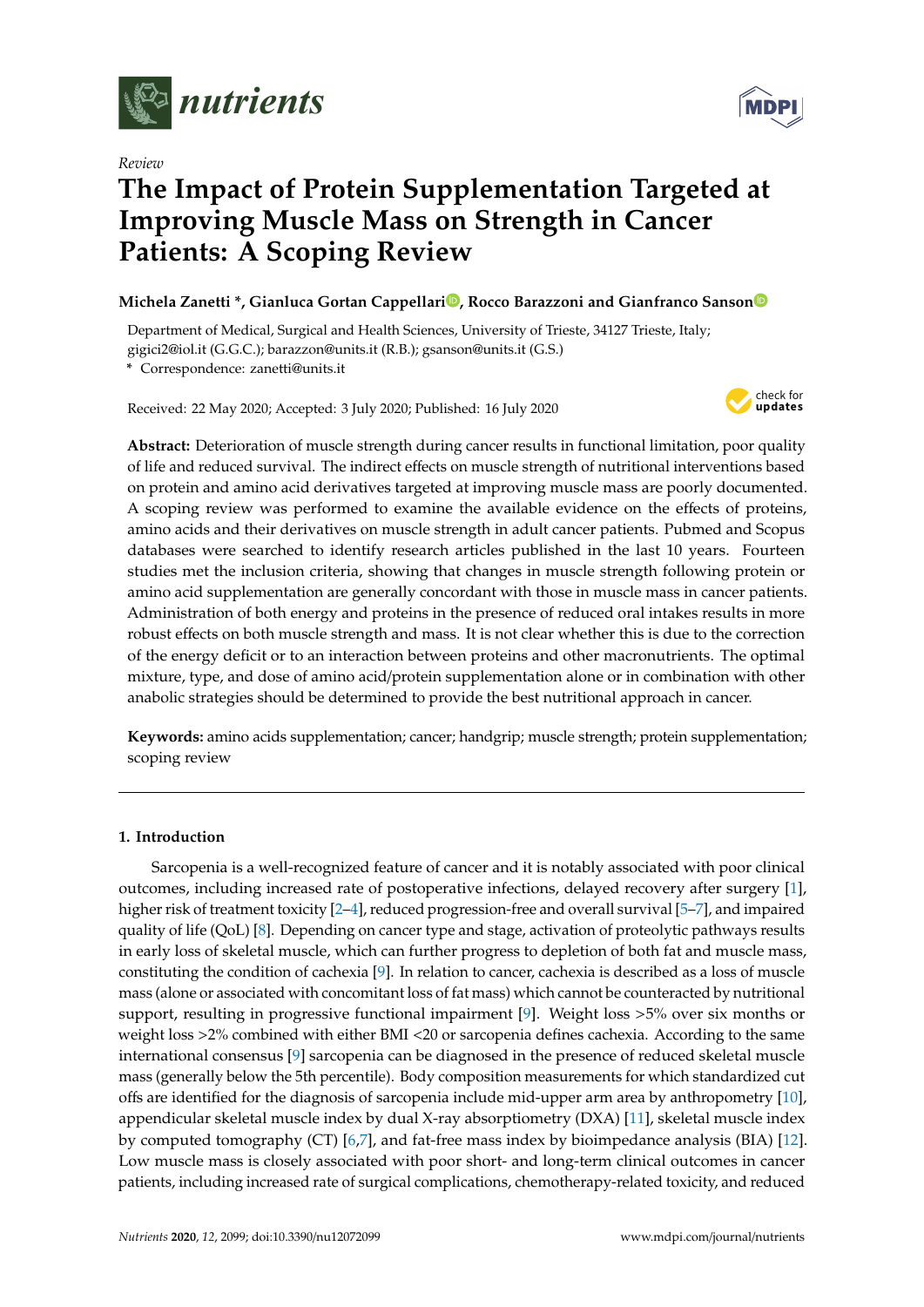survival [\[3](#page-11-3)[,13\]](#page-12-8), and a predictive value of reduced skeletal muscularity in cancer-related morbidity and mortality has been convincingly demonstrated by many studies [\[6](#page-12-6)[,13\]](#page-12-8). Further investigations have shown that low muscle radiation attenuation as assessed by computed tomography is associated with fat infiltration, and this phenomenon is linked with poor prognosis in some types of cancers [\[14,](#page-12-9)[15\]](#page-12-10); fat infiltration (also known as myosteatosis) has therefore been intensively investigated in an effort to improve the prognostic accuracy of altered body composition during cancer and related therapies [\[16\]](#page-12-11). Although low muscle strength is recognized as a key component of a patient's functional status and QoL and is a potential therapeutic target [\[17\]](#page-12-12), standardized cut offs for low muscle strength have not yet been identified in the definition of cancer-associated cachexia and sarcopenia [\[9\]](#page-12-3). This is especially important when considering the growing incidence of cancer with aging [\[18\]](#page-12-13) and the declining mortality and increasing survival rates of many cancer types through programs revolving around effective antineoplastic treatment [\[19\]](#page-12-14). Sarcopenia, which is common among older adults, is a condition of muscle failure characterized by both reduced muscle strength and muscle quality/quantity; however, in the most recent geriatric definition of sarcopenia, muscle strength is the key characteristic of the condition [\[20\]](#page-12-15); handgrip strength is the best assessment technique because of its ease of use and its correlation with clinical outcomes [\[20\]](#page-12-15). As demonstrated by many studies, nutritional interventions may reverse loss of muscle mass and therefore have the potential to increase treatment tolerability and reduce complications [\[21\]](#page-12-16) but whether increased muscle mass also translates into better strength is less clear.

As a matter of fact, low muscle strength (or dynapenia) can also be found without low muscle mass (myopenia) [\[22\]](#page-12-17); in the presence of cancer-associated muscle loss, the rate of concordance between dynapenia and myopenia is fair [\[23\]](#page-13-0), highlighting the need to separately assess both muscle mass and strength in each patient. It should also be noted that while in some groups of individuals, e.g., elderly cancer patients, it may be almost impossible to separate the two conditions, in younger patients the prevalence of sarcopenia and dynapenia may depend on cancer type [\[24\]](#page-13-1) and treatment. This is especially true when considering therapies that notably affect muscle mass and strength, such as hormone therapy [\[25\]](#page-13-2). From a clinical standpoint, dynapenia is very relevant to daily practice, as low muscle strength predicts poor physical performance and sarcopenia-related outcomes, including disability and mortality. Handgrip strength is directly associated with cancer-related fatigue, poor QoL, chemotherapy-induced toxicity, postoperative complications, length of hospital stay, and mortality in cancer patients [\[17,](#page-12-12)[26–](#page-13-3)[31\]](#page-13-4). In addition, while muscle quantity and quality are technically more difficult to assess, muscle strength is detectable even in daily practice; therefore, targeting muscle strength may represent an appealing approach to improve functionality and QoL in cancer patients. Whether nutritional strategies targeted at recovering muscle mass also positively impact on muscle strength and whether this is associated with improved clinical outcomes, namely functional capacity, treatment tolerability, and survival, is currently unknown.

Among nutritional strategies, adequate protein and amino acid supply are required for optimal protein anabolism in the setting of cancer-associated loss of muscle mass and strength.

This scoping review focuses on the most recent available evidence for the effects of nutritional interventions based on proteins, amino acids, and their derivatives in cancer patients at different stages of the disease in order to address the question of whether there is therapeutic potential regarding protein supplementation to maintain/improve not only muscle mass but also strength in order to reduce morbidity and adverse clinical outcomes in cancer.

# **2. Methods**

A scoping review was chosen as it represents an ideal tool to examine the availability of studies on a given topic not previously extensively reviewed, and it is generally heterogeneous. Different from systematic reviews, a scoping review does not perform a critical assessment of methodological limitations or risk of bias of the evidence included, but aims to provide an overview of existing studies, reporting their focuses and identifying gaps in the knowledge base [\[32\]](#page-13-5). Also, while systematic reviews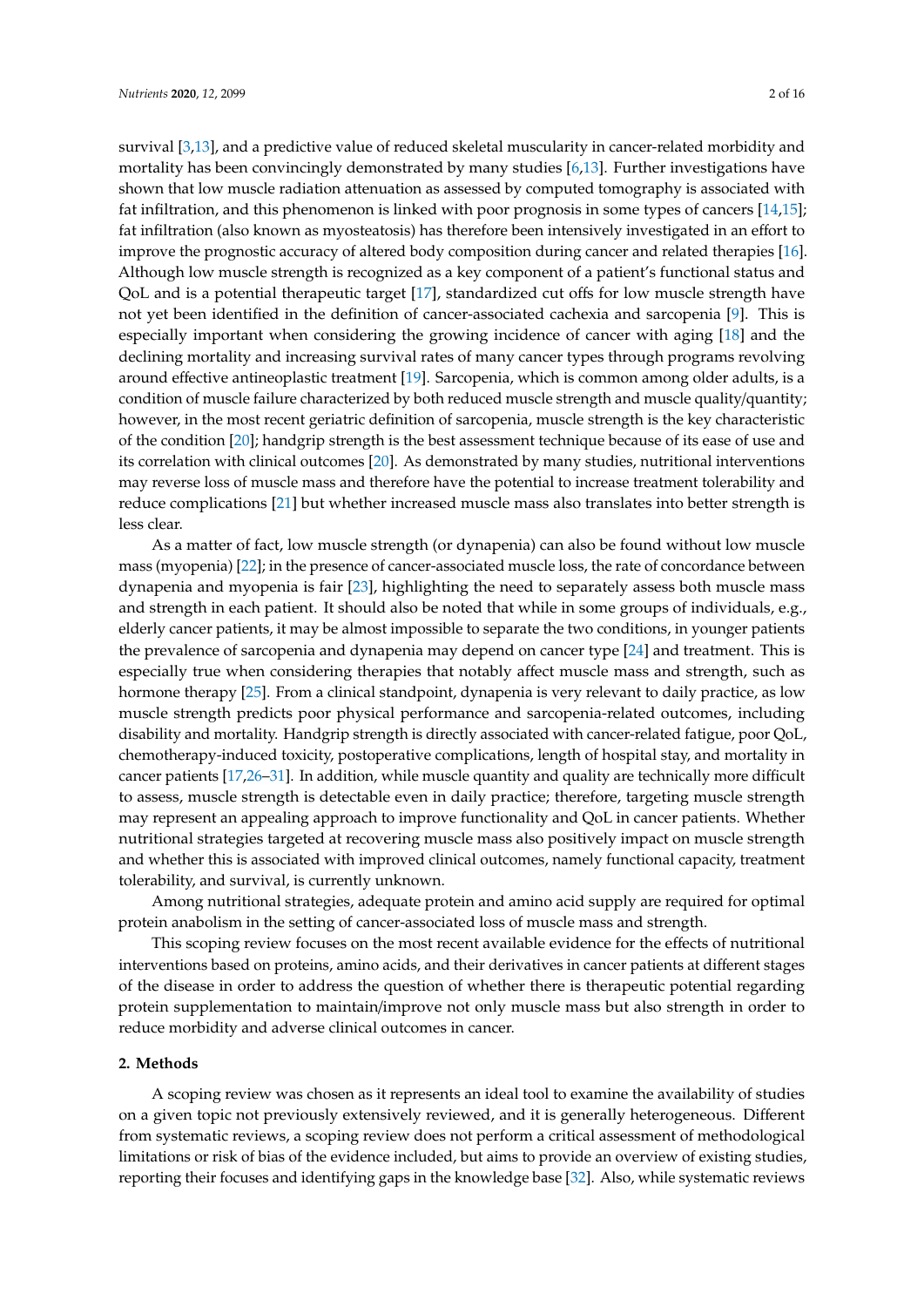are focused on very specific questions which are answered by a selection of a small number of studies whose quality is carefully assessed, scoping reviews address broader topics and the quality of the included studies is not scrutinized [\[33\]](#page-13-6).

The study was conducted according to the Preferred Reporting Items for Systematic Reviews and Meta-analysis—Extension for Scoping Reviews (PRISMA-ScR) checklist [\[34\]](#page-13-7).

# *2.1. Eligibility Criteria*

The review included studies comparing treatment with amino acids or proteins or other protein-derived supplements in cancer patients. Studies comparing different protein-derived supplements were also included. Studies were included if they considered muscle strength as an outcome measure. Publications were excluded if the association between protein supplementation and muscle strength was not specifically examined or if data about such analyses were not clearly reported. Studies reporting data on pediatric or noncancer cohorts and research conducted on animal models were excluded as well.

# *2.2. Search Strategy*

In order to ensure a comprehensive search of the literature, the electronic search was conducted in the PubMed and Scopus databases according to the study aim by combining a wide series of potentially relevant terms using Boolean operators. Keywords focused on muscle strength, cancer, and different types of nutrition treatment based on protein and amino acids; search terms regarding the types of studies or outcomes were not included to avoid restricting the search. As the aim of this review was focused on the available most recent evidence, the search was restricted to primary research articles published in the last 10 years (i.e., from 2010 to 2020), also excluding papers not published in English. Table [1](#page-2-0) shows the final search strings run in the selected databases. The latest search was performed on 31 March 2020.

|  |  |  | Table 1. Final strings used for searches run in the PubMed and Scopus databases. |
|--|--|--|----------------------------------------------------------------------------------|
|--|--|--|----------------------------------------------------------------------------------|

<span id="page-2-0"></span>

| Database      | <b>Search String</b>                                                                                                                                                                                                                                                                                                                                                                                                                                                                                                                                                                                                                                                                                                                                                   |
|---------------|------------------------------------------------------------------------------------------------------------------------------------------------------------------------------------------------------------------------------------------------------------------------------------------------------------------------------------------------------------------------------------------------------------------------------------------------------------------------------------------------------------------------------------------------------------------------------------------------------------------------------------------------------------------------------------------------------------------------------------------------------------------------|
| PubMed        | ((neoplasia* OR neoplasm* OR tumor OR tumors OR tumour OR tumours OR cancer OR cancers OR<br>malignan <sup>*</sup> ) NOT necrosis) AND supplement <sup>*</sup> AND (protein OR proteins OR "amino acid*" OR aminoacid <sup>*</sup><br>OR BCAA* OR "branched chain amino acid*" OR leucine OR methylbutyr* OR "carnitine" OR "arginine" OR<br>"glutamine") AND (asthenia OR fatigue OR "muscle strength*" OR "muscular strength*" OR "handgrip"<br>strength*" OR "hand grip strength*" OR "hand-grip strength*" OR "grip strength*" OR "muscle mass" OR<br>ffm OR "fat free mass" OR "lean mass" OR "lean body mass" OR dynapaenia OR myopenia) AND "last 10<br>years"[PDat] Filters: English                                                                           |
| <b>SCOPUS</b> | (TITLE-ABS-KEY (neoplasia* OR neoplasm* OR tumor OR tumors OR tumour OR tumours OR cancer OR<br>cancers OR malignanc*) AND TITLE-ABS-KEY (supplement*) AND TITLE-ABS-KEY (protein OR proteins<br>OR "amino acid*" OR aminoacid* OR bcaa* OR "branched chain amino acid*" OR leucine OR methylbutyr*<br>OR "carnitine" OR "arginine" OR "glutamine") AND TITLE-ABS-KEY (asthenia OR fatigue OR "muscle<br>strength*" OR "muscular strength*" OR "handgrip strength*" OR "hand grip strength*" OR "hand-grip<br>strength*" OR "grip strength*" OR "muscle mass" OR ffm OR "fat free mass" OR "lean mass" OR "lean body<br>mass" OR dynapaenia OR myopenia) AND NOT TITLE-ABS-KEY (necrosis)) AND DOCTYPE (ar) AND<br>PUBYEAR > 2009 AND (LIMIT-TO (LANGUAGE, "English")) |

\*: truncation symbol ("wildcard") used to search all terms having a same root.

# *2.3. Study Selection*

After completing the database searches, citations were compiled and entered into EndNote X7.1, where duplicates of articles found in both databases were removed. Then, two authors (GS and MZ) independently scrutinized the records throughout two stages. In the first stage, potentially pertinent articles were screened based on the respective titles and abstracts; studies devoid of abstracts were excluded without any further consideration. After a comparison based on a consensus, the full texts of documents were obtained for the selected abstracts. In the second stage, the selected manuscripts were independently assessed by the two above authors, and those judged to be pertinent were subsequently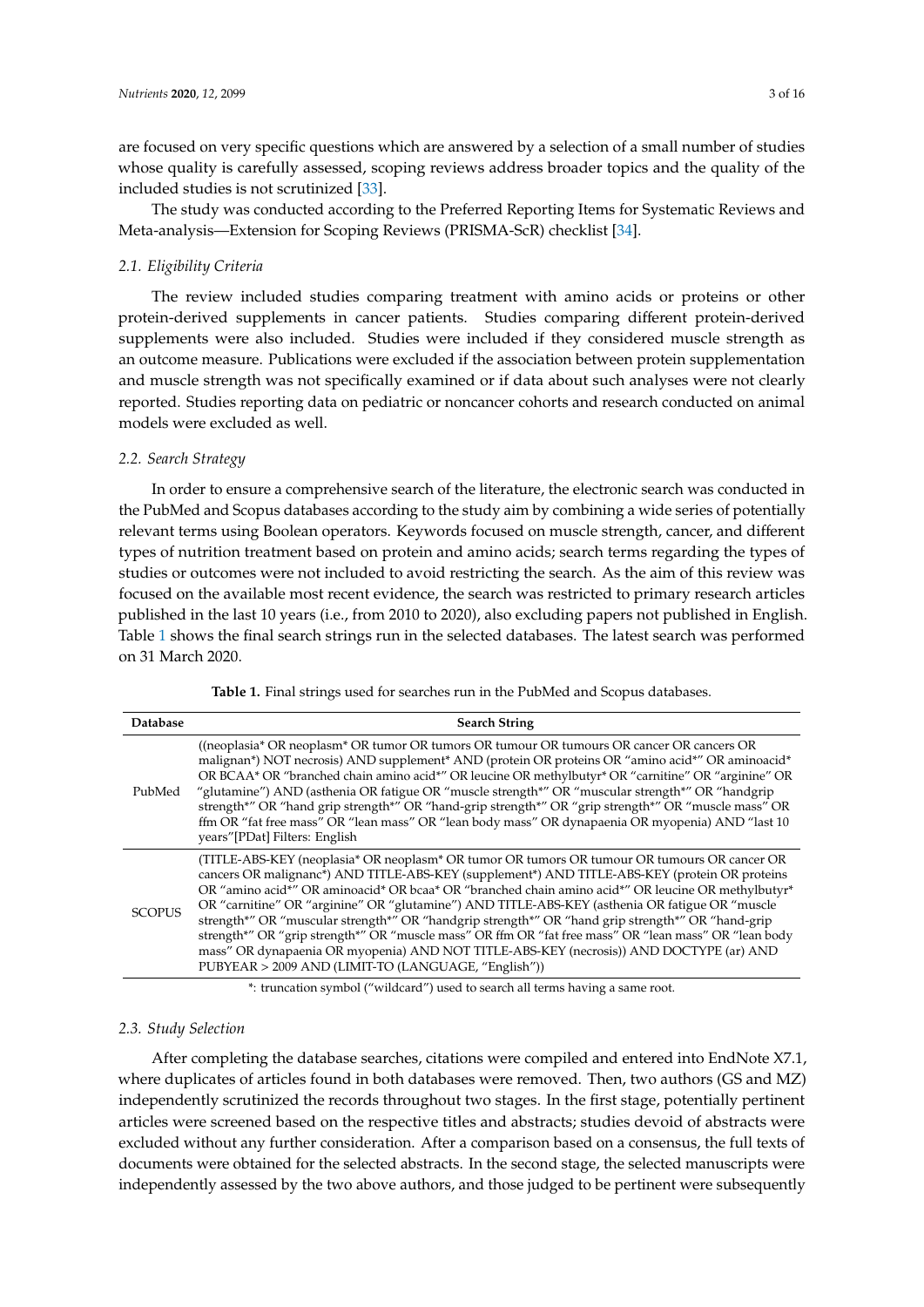discussed in detail to achieve a consensus. In the case of disagreement, a third author (GGC or RB) was consulted.

### *2.4. Synthesis of Results*

Two authors (GS and MZ) extracted the data using a standard data extraction form and reviewed data from each included trial. Information on study design, study size by patient number, setting, study limitations, patient characteristics, outcome measures, and results were collected and evaluated. Data were checked by a third reviewer (GGC or RB) to ensure accuracy. Following data extraction, a narrative synthesis was provided to summarize the main results of the studies in light of the review objectives. This approach allowed the current evidence to be synthetized and gaps and opportunities for future research to be identified.

# **3. Results**

A total of 329 potentially relevant articles were identified after removing duplicates. Among the 60 full text documents assessed for inclusion, 14 were judged as pertinent and included in the scoping review (Figure [1\)](#page-3-0).



**Figure 1.** Flow diagram of the studies selection process.

# **Figure 1.** Flow diagram of the studies selection process. *3.1. Trials with Amino Acids, Proteins, and Protein-Derived Dietary Supplements*

<span id="page-3-0"></span>In a randomized controlled trial of 166 malnourished advanced cancer patients with mixed In a randomized controlled trial of 166 malnourished advanced cancer patients with mixed tumors undergoing chemotherapy, Cereda et al. tested the effect of nutritional counseling with or tumors undergoing chemotherapy, Cereda et al. tested the effect of nutritional counseling with or where is isolate (WPI) supplementation (20  $g/day$ ) for three months and s without whey protein isolate (WPI) supplementation (20 g/day) for three months and showed a more favourable evolution in the group treated with counseling plus WPI as compared with patients treated with counseling alone with improved bioimpedance parameters (phase angle-PhA and fat-free mass  $\frac{1}{2}$ results were shown by Madedou et al. who, in an uncontrolled trial including 25 cachectic stage IV and  $\frac{1}{2}$ index-FFMI) and muscle strength, and a reduced risk of chemotherapy toxicity [\[35\]](#page-14-0). Similar results were shown by Madeddu et al. who, in an uncontrolled trial including 25 cachectic stage IV patients with quality of life (fatigue), and laboratory parameters (albumin, provincial parameters (albumin, provincial parameters (albumin, provincial parameters)  $\text{BMI} < 20 \text{ kg/m}^2$  and tumors at different sites assessed the effects of mixed amino acid supplementation for eight weeks on several muscle (including lean body mass and grip strength), quality of life (fatigue), parameters (albumin, proinflammatery sytokines, and markers of oxides and laboratory parameters (albumin, proinflammatory cytokines, and markers of oxidative stress) [\[36\]](#page-14-1). No nutritional data regarding energy and protein requirements and intake were reported. At the end of the study period, increased muscle strength and total serum albumin, as well as decreased  $\frac{1}{2}$  sarcopenia, and  $\frac{1}{2}$  were compared to those of single interventions (resistance reactive oxygen species (ROS), following the intervention were demonstrated. WPI (50 g/day) alone or in combination with resistance training (three sessions/week,  $\sim$ 50 min in duration for 12 weeks) External or resistance of the study period) or resistance training plus creations of the resistance training of the study period of the study period is the study of the study of the study of the study of the study of the s

 $\sigma$  any of the 12-week intervention  $\sigma$ . Similar results were obtained intervention  $\sigma$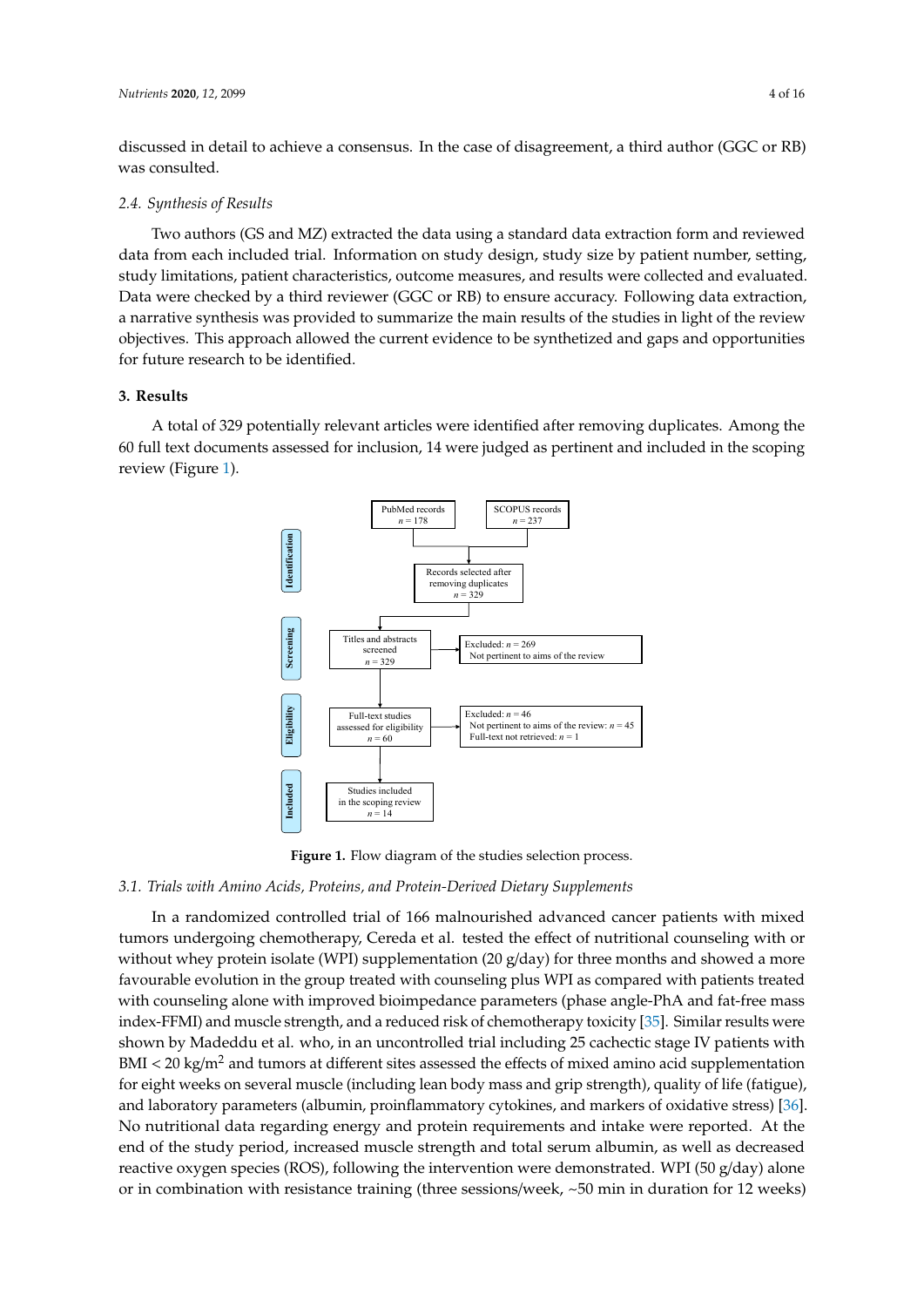were administered to 37 prostate cancer patients on androgen deprivation therapy. The effects of combined WPI supplementation and resistance activity on sarcopenia, muscle strength, and QoL were compared to those of single interventions (resistance training or protein supplementation) or control stretching. While resistance training resulted in improved sarcopenia, muscle strength, and QoL, no effects of protein administration were observed on any of the explored outcomes after the 12-week intervention [\[37\]](#page-14-2). Similar results were obtained by Lonbro et al. [\[38\]](#page-14-3), who randomized thirty head and neck cancer patients treated with radiotherapy alone or associated with chemotherapy/immunotherapy into resistance training (30 training sessions evenly dispersed over the study period) or resistance training plus creatine  $(5 g)$  and protein  $(30 g)$  groups for 12 weeks. At the end of the study period, muscle strength, lean body mass, and functional performance increased to the same extent in both groups. Thus, this study confirms that addition of protein supplementation to resistance training does not result in any additional benefit in terms of muscle strength and mass as compared with resistance activity alone in cancer patients. In a small study of 33 breast cancer survivors, Madzima et al. [\[39\]](#page-14-4) tested the effects of a 12-week program of resistance training alone (two sessions/week, chest press and leg extension, one repetition maximum) or in combination with whey/casein protein isolate (40 g/day) on muscle strength, body composition, and serum concentrations of selected adipokines and inflammatory markers. Both interventions increased muscle performance, body composition, and plasma levels of insulin-like growth factor 1, without any additional effect of supplementary protein.

However, in this trial the effects of protein intervention may have been underestimated due to a spontaneous reduction in dietary protein intake from oral food, resulting in a net increase in daily protein intake of 17 g. Another study by Mantovani et al. [\[40\]](#page-14-5) investigated the effect of L-carnitine 3 g/day for four months in 332 patients with advanced stage tumors at any site and cancer-related anorexia/cachexia syndrome on a wide array of functional and anatomic outcomes, including grip strength, QoL, serum levels of interleukin 6 (IL-6), tumor necrosis factor  $\alpha$  (TNF $\alpha$ ), ROS, Glasgow Prognostic Score (GPS), total daily physical activity, and performance status as secondary outcomes. Primary endpoints were increase in lean body mass and decrease in fatigue and resting energy expenditure (REE). The participants were given either L-carnitine alone or in combination with medroxyprogesterone/megestrol acetate, oral eicosapentaenoic acid (EPA), and thalidomide. The most effective treatment for the primary endpoints of lean body mass, REE, and fatigue and for the secondary endpoints of grip strength, GPS, and performance status was the combination regimen that included all agents; no effect was demonstrated by L-carnitine supplementation alone. The effects of supplementation with soy/whey proteins plus a natural diet versus the natural diet alone were assessed in 24 patients with acute leukemia. Nutritional intervention started 30 days before transplantation and lasted for 30 days after the transplantation phase. The endpoint measurements included biochemical variables (total protein, albumin, and globulin levels) and anthropometric and functional parameters (body weight, body mass index and circumferences, triceps skin-fold thickness, muscle strength). Despite significant reductions in energy and protein intakes after transplantation in both groups, patients supplemented with soy/whey proteins demonstrated increased muscle strength, mass, and serum proteins [\[41\]](#page-14-6). Interestingly, nutritional intervention was associated with significantly shortened stem cell engraftment time. Finally, in another study, [\[42\]](#page-14-7) perioperative supplementation with HMB/Arg/Gln (15.2 g/day) was investigated in 60 patients undergoing open surgery for abdominal cancer. The supplementation was provided for three days preoperatively and for seven days postoperatively. Muscle strength was included among the secondary endpoints, along with postoperative duration of hospital stay, total-body skeletal muscle mass, skin water content, and the incidence of complications other than wound recovery (primary endpoint). The results showed no significant effect of beta-hydroxy-beta-methylbutyrate/arginine/glutamine (HMB/Arg/Gln) administration on handgrip strength and body composition in the active treatment group compared with the placebo. No significant differences were demonstrated in the incidence of other complications, body composition, or skin water content between the two groups. Main characteristics and conclusions of referenced studies are reported in Table [2.](#page-7-0)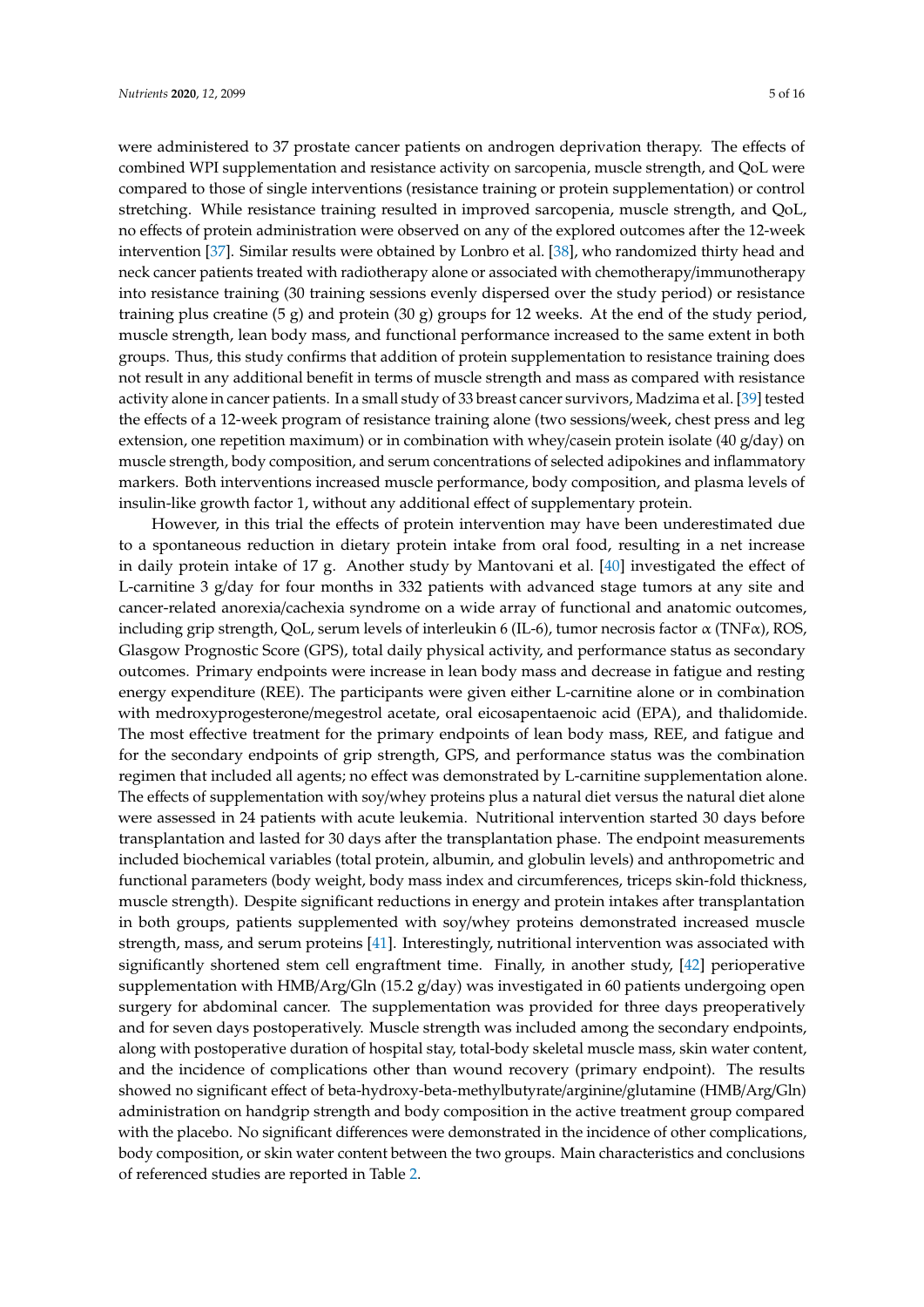| Country<br>Author<br>Year Published | Design<br>Follow up time<br>Days (d)<br>Weeks (w)<br>Months (m)      | Population<br>Male/Female (M/F)<br>Age $(y)$<br><b>Patient Characteristics</b><br>Cancer type<br><b>Treatment Modality</b>                                                                   | <b>Nutritional Intervention</b>                                                                                                                                                                                                                                                                        | Endpoints                                                                                                                                                                                                            | <b>Main Results</b>                                                                                                                                                                                                                                                                |
|-------------------------------------|----------------------------------------------------------------------|----------------------------------------------------------------------------------------------------------------------------------------------------------------------------------------------|--------------------------------------------------------------------------------------------------------------------------------------------------------------------------------------------------------------------------------------------------------------------------------------------------------|----------------------------------------------------------------------------------------------------------------------------------------------------------------------------------------------------------------------|------------------------------------------------------------------------------------------------------------------------------------------------------------------------------------------------------------------------------------------------------------------------------------|
| Spain<br>Arribas,<br>2017 [43]      | Prospective<br>Follow up: 3 m                                        | $N = 20$<br>M/F: 19/1<br>Age: $53.7 \pm 7.11$<br>Outpatients<br>Head and neck squamous carcinoma<br>Chemoradiotherapy (CRT)                                                                  | Dietetic counseling and nutritional<br>supplementation according to the<br>individual needs estimated by<br>standard formulas. Protein<br>requirement: 1.5 g/kg/d. Enteral<br>nutrition (EN) by nasogastric tube<br>(NGT) used in 35% of patients.                                                     | Changes in Patient Generated-Subjective<br>Global Assessment (PG-SGA), body<br>weight (BW), body mass index (BMI),<br>muscle strength (MS), fat free mass<br>(FFM), serum albumin, and energy and<br>protein intake. | Significant decreases in BW, BMI,<br>MS, and FFM; no significant<br>changes in serum albumin, protein,<br>or energy intake.                                                                                                                                                        |
| Italy<br>Caccialanza,<br>2019 [44]  | Single-arm clinical trial<br>Follow up: 7 d                          | $N = 118$<br>M/F: 76/42<br>Age: $59.9 \pm 14.7$<br>Inpatients at nutritional risk with<br>contraindications for EN<br>Mixed tumors<br>Chemotherapy (CT)/Radiotherapy<br>(RT)/Palliative care | 7-day supplemental parenteral nutrition<br>(SPN) (glucose, amino acids, lipids,<br>electrolytes, multivitamin, and<br>multimineral elements) to integrate oral<br>intake in order to meet calorie<br>requirements estimated by standard<br>formulas. Protein requirement: 1.5 g/kg/d.                  | Changes in phase angle (PhA), BW, BMI,<br>MS, and prealbumin (PAB).                                                                                                                                                  | SPN resulted in significant<br>improvements in PhA, BW, BMI,<br>MS, and PAB.                                                                                                                                                                                                       |
| Italy<br>Cereda,<br>2018 [45]       | Randomized controlled trial<br>Follow up: 3 m after the end<br>of RT | $N = 159$<br>M/F: 114/45<br>Age: $63.8 \pm 12.7$ (COUNS)<br>$66.5 \pm 14.5$ COUNS+ONS)<br>Outpatients<br>Head and neck cancer (HNC)<br>RT                                                    | Nutritional counseling (COUNS) with<br>or without oral nutritional<br>supplements (ONS) (250 mL/day of an<br>oral formula containing 500 kcal, 23 g<br>protein, 1.9 g omega-3 fatty acids).<br>Calorie requirements estimated by<br>Harris Benedict formula; protein<br>requirement set at 1.2 g/kg/d. | Changes in BW, protein-calorie intake,<br>MS, PhA, and quality of life (QoL);<br>anticancer treatment tolerance.                                                                                                     | In ONS group, minor BW loss,<br>improved energy and protein<br>intake, and QoL; trend toward<br>significance for MS ( $p = 0.057$ ); no<br>significant differences for PhA. In<br>ONS group, less ( $p = 0.029$ ) need<br>for changes in anticancer<br>treatments due to toxicity. |
| Italy<br>Cereda,<br>2019 [35]       | Randomized controlled trial<br>Follow up: 3 m                        | $N = 166$<br>M/F:100/66<br>Age: $65.7 \pm 11.4$ (COUNS)<br>$65.1 \pm 11.7$ (COUNS+WPI)<br>Malnourished patients<br>Advanced mixed tumors<br>Candidate to or undergoing CT                    | Nutritional counseling (COUNS) with<br>or without whey protein isolate (WPI)<br>supplementation (20 g/d). Calorie<br>requirements estimated by Harris<br>Benedict formula; protein requirement<br>set at 1.5 g/kg/d.                                                                                   | Changes in PhA, standardized phase<br>angle (SPhA), fat-free mass index (FFMI),<br>BW, MS, and CT toxicity.                                                                                                          | Significantly improved PhA, SPhA,<br>FFMI, BW, and MS, reduced risk of<br>CT toxicity in WPI as compared<br>with COUNS.                                                                                                                                                            |
| <b>US</b><br>Dawson,<br>2018 [37]   | Randomized controlled trial<br>Follow up: 12 w                       | $N = 37$<br>M/F: 37/0<br>Age: $66.3 \pm 9.0$ (PRO and control), $68.6$<br>$\pm$ 8.4 (TRAINPRO and TRAIN)<br>Outpatients<br>Prostate cancer<br>Androgen deprivation therapy                   | Pts assigned to resistance training and<br>protein supplementation (TRAINPRO),<br>resistance training (TRAIN), protein<br>supplementation (PRO), or control.<br>TRAINPRO and PRO: 50 g/day of WPI.                                                                                                     | Changes in lean mass (LM),<br>appendicular skeletal muscle (ASM)<br>index, body fat %, MS, physical function,<br>QoL, metabolic syndrome (MetS) score,<br>and MetS components.                                       | Resistance training significantly<br>increased LM, appendicular<br>skeletal mass, and sarcopenic index,<br>and decreased body fat %. No<br>interaction effects of TRAIN and<br>PRO for any outcome.                                                                                |

# **Table 2.** Summary of main characteristics of the studies included in the review.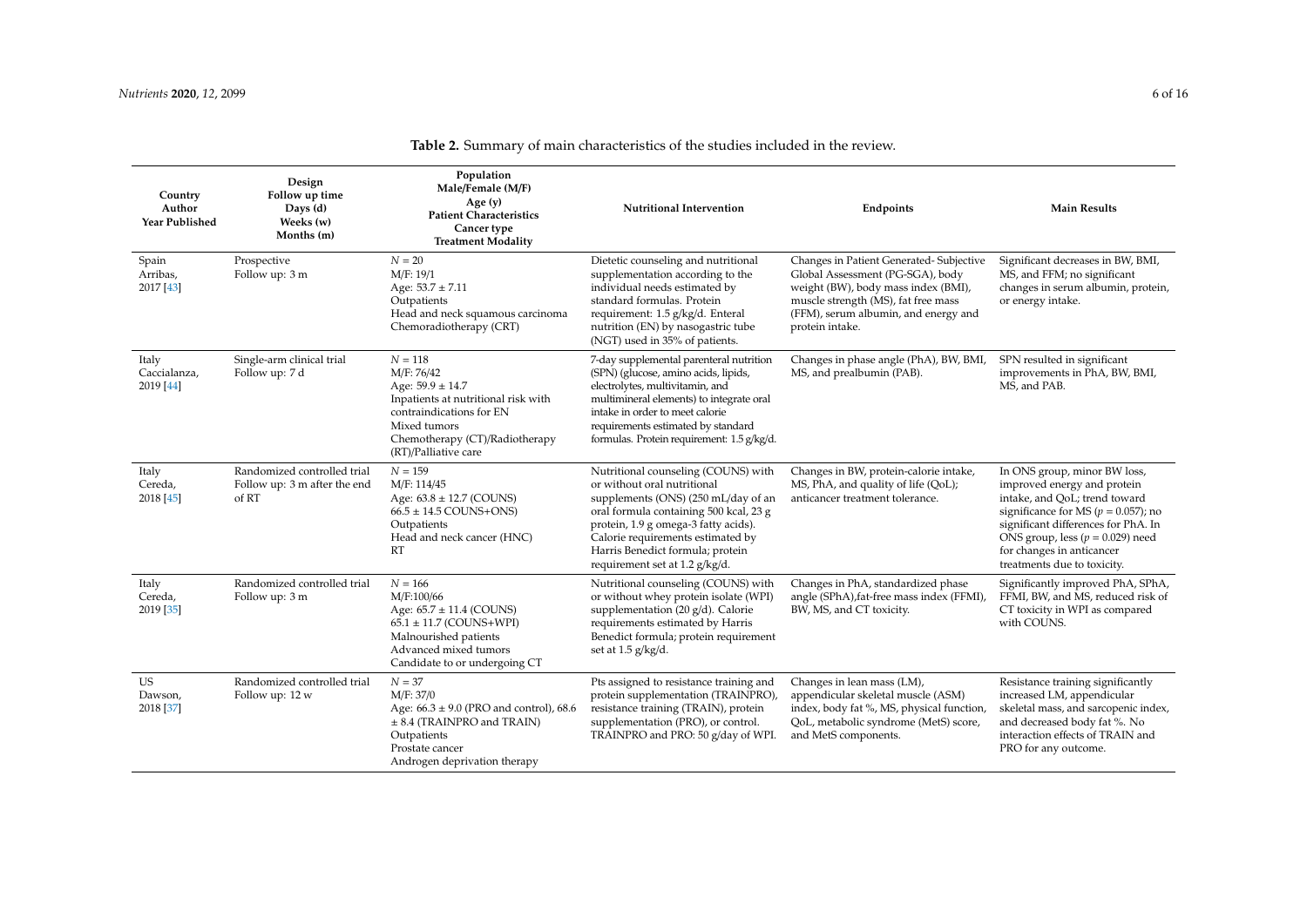| Country<br>Author<br><b>Year Published</b> | Design<br>Follow up time<br>Days (d)<br>Weeks (w)<br>Months (m) | Population<br>Male/Female (M/F)<br>Age $(y)$<br><b>Patient Characteristics</b><br>Cancer type<br><b>Treatment Modality</b>                                                                                                                                                              | <b>Nutritional Intervention</b>                                                                                                                                                                                                                                                                      | Endpoints                                                                                                                                                                                                                             | <b>Main Results</b>                                                                                                                                                                                                                             |
|--------------------------------------------|-----------------------------------------------------------------|-----------------------------------------------------------------------------------------------------------------------------------------------------------------------------------------------------------------------------------------------------------------------------------------|------------------------------------------------------------------------------------------------------------------------------------------------------------------------------------------------------------------------------------------------------------------------------------------------------|---------------------------------------------------------------------------------------------------------------------------------------------------------------------------------------------------------------------------------------|-------------------------------------------------------------------------------------------------------------------------------------------------------------------------------------------------------------------------------------------------|
| Denmark<br>Lonbro,<br>2013 [38]            | Randomized controlled trial<br>Follow up: 2 m                   | $N = 30$<br>M/F: 23/7<br>Age: 56 (PROCR), 59 (PLA)<br>Outpatients<br><b>HNC</b><br>Terminated $RT \pm CT \pm$ Immunotherapy                                                                                                                                                             | Creatine $(5 g)$ and protein $(30 g)$<br>supplementation (PROCR) or placebo<br>(PLA) in close relation to progressive<br>resistance training session.                                                                                                                                                | Changes over time and group differences<br>in lean body mass (LBM), MS, and<br>functional performance.                                                                                                                                | Significant LBM, MS, and<br>functional performance increase in<br>both groups. No significant group<br>differences in any endpoints.                                                                                                            |
| Italy<br>Madeddu,<br>2010 [36]             | Uncontrolled trial<br>Follow up: 8 w                            | $N = 25$<br>M/F: 13/12<br>Age: $65.8 \pm 11.4$<br>Cachectic pts stage IV<br>Mixed tumors at any site<br>Active antineoplastic treatment                                                                                                                                                 | Oral amino acid functional cluster<br>(AFC) containing 4 g of essential<br>amino acids.                                                                                                                                                                                                              | Changes in BW, BMI, LBM, MS, fatigue,<br>and laboratory (albumin, fibrinogen,<br>C-reactive protein (CRP), tumor necrosis<br>alpha (TNF $\alpha$ ), leptin, and reactive<br>oxygen species (ROS)) variables.                          | Significant increases in MS and<br>serum albumin and decrease ( $p =$<br>0.001) in ROS levels. Trend toward<br>increased body weight ( $p = 0.056$ )<br>and leptin ( $p = 0.052$ ). No<br>significant changes in CRP, IL-6, or<br>$TNF\alpha$ . |
| <b>US</b><br>Madzima,<br>2017 [39]         | Cohort<br>Follow up: 12 w                                       | $N = 33$<br>M/F: 0/33<br>Age: $59 \pm 8$<br>Survivors<br>Breast cancer<br>Terminated treatment                                                                                                                                                                                          | Patients assigned to resistance training<br>$(RT)$ or $RT +$ whey/casein protein<br>isolate (W/CPI)<br>supplementation (40/d).                                                                                                                                                                       | Changes in MS, LBM, fat body mass<br>(FBM), insulin growth factor 1 (IGF-1),<br>adiponectin, and CRP.                                                                                                                                 | Both groups significantly increased<br>IGF-1, MS, and LBM, and<br>decreased FBM. No difference<br>between groups. No change in<br>adiponectin or CRP.                                                                                           |
| Italy<br>Mantovani,<br>2010 [40]           | Randomized controlled trial<br>Follow up: 4 m                   | $N = 332$<br>M/F: 181/151<br>Age: $61.5 \pm 9.7$ (arm 1)<br>$60.6 \pm 13.5$ (arm 2)<br>$62.8 \pm 11.5$ (arm 3)<br>$62.4 \pm 11.9$ (arm 4)<br>$62.4 \pm 9.4$ (arm 5)<br>Cancer-related anorexia/cachexia<br>syndrome (CACS)<br>Advanced tumors at any site<br>CT or hormone therapy (HT) | Patients assigned to five arms: 1)<br>medroxyprogesterone (500 mg/d) or<br>megestrol acetate (320 mg/d); 2) oral<br>high calorie and protein<br>supplementation with<br>eicosapentaenoic acid (EPA) (2.2 g/d);<br>3) L-carnitine $4$ g/d; 4) thalidomide (200<br>mg/d); 5) combination of the above. | Change in LBM, resting energy<br>expenditure (REE), fatigue, MS, appetite,<br>proinflammatory cytokines, total energy<br>expenditure (TEE), active energy<br>expenditure (AEE), appetite, QoL, and<br>Glasgow prognostic score (GPS). | In arm 5, LBM, REE, AEE, and MS<br>were all significantly increased.<br>Fatigue, GPS and Eastern<br>Cooperative Oncology<br>Group-Performance Status<br>(ECOG-PS) were decreased.<br>Appetite, IL-6, and TNF a were<br>unchanged.               |
| Denmark<br>Obling,<br>2019 [46]            | Randomized controlled trial<br>Follow up: 24 w                  | $N = 47$<br>M/F: 20/27<br>Age: 66.9 (41.5-88.2)<br>Outpatients at nutritional risk<br>Gastrointestinal cancers<br>Candidate for or undergoing CT                                                                                                                                        | Patients assigned to two groups: 1)<br>nutritional care and dietetic<br>counselling; 2) nutritional care, dietetic<br>counseling, and supplemental home<br>parenteral nutrition (PN). Estimated<br>requirements: energy 125 kJ/kg,<br>protein 1.5 g/kg/d.                                            | Changes in FFM, MS, QoL, and survival.                                                                                                                                                                                                | FFM and QoL increase in<br>intervention group. MS increase in<br>both groups, no difference between<br>groups. No difference in survival.                                                                                                       |

# **Table 2.** *Cont*.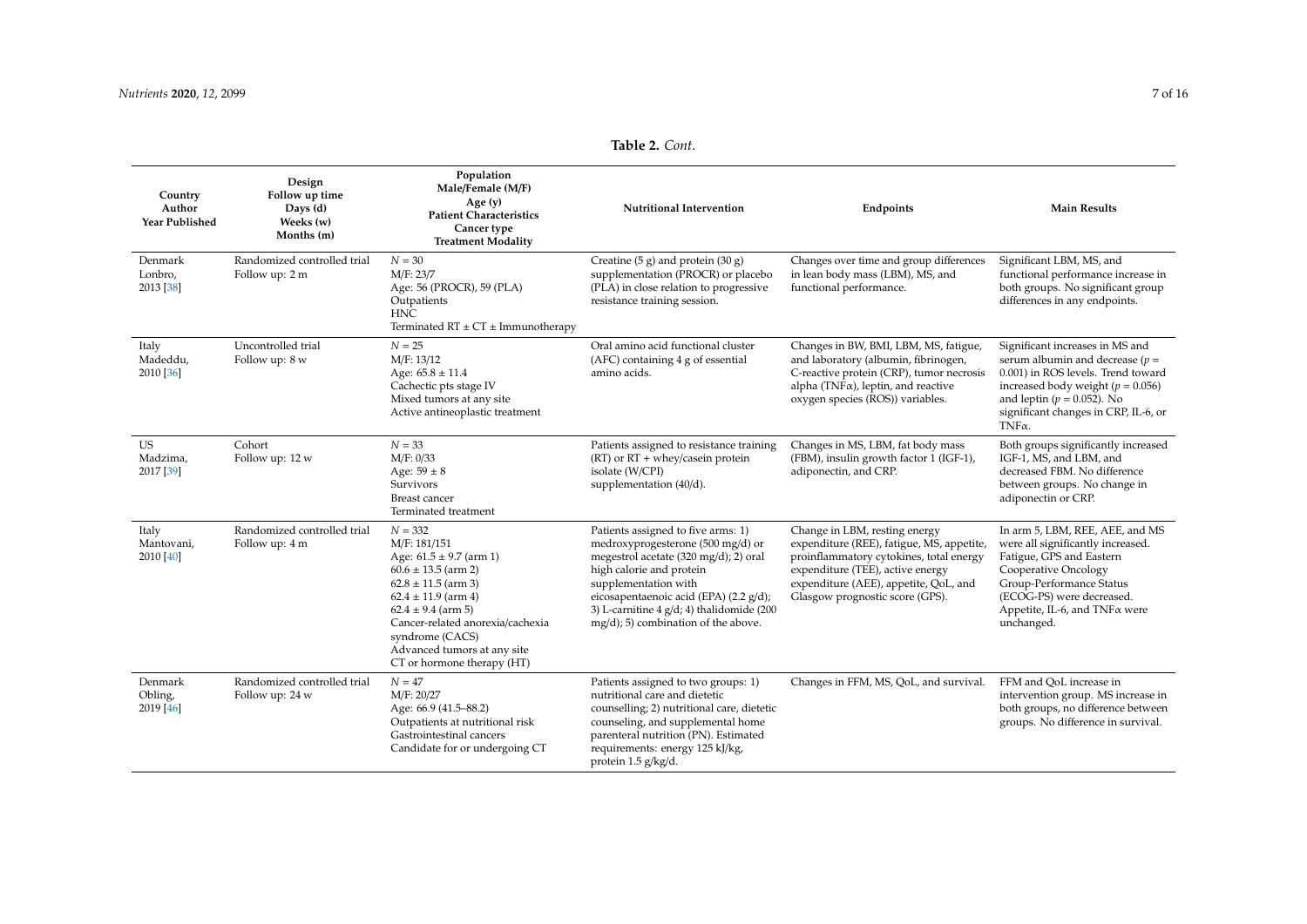<span id="page-7-0"></span>

| Country<br>Author<br><b>Year Published</b> | Design<br>Follow up time<br>Days $(d)$<br>Weeks (w)<br>Months (m)                                      | Population<br>Male/Female (M/F)<br>Age $(y)$<br><b>Patient Characteristics</b><br>Cancer type<br><b>Treatment Modality</b>                                                  | <b>Nutritional Intervention</b>                                                                                                                                                                                                                                                                            | Endpoints                                                                                                         | <b>Main Results</b>                                                                                                                                                                                                      |
|--------------------------------------------|--------------------------------------------------------------------------------------------------------|-----------------------------------------------------------------------------------------------------------------------------------------------------------------------------|------------------------------------------------------------------------------------------------------------------------------------------------------------------------------------------------------------------------------------------------------------------------------------------------------------|-------------------------------------------------------------------------------------------------------------------|--------------------------------------------------------------------------------------------------------------------------------------------------------------------------------------------------------------------------|
| China<br>Ren,<br>$2017$ [41]               | Randomized controlled trial<br>Follow up: 30 d<br>(pre transplantation)<br>30 d (post transplantation) | $N = 24$<br>M/F: 16/8<br>Age: $29.2 \pm 18$ (BP group)<br>$31.6 \pm 12$ (ND group)<br>Outpatients<br>Acute leukemia<br>Bone marrow transplantation                          | Natural diet + soy-whey protein blend<br>(50% protein from whey and 50% from<br>soy protein isolate) (BP) compared<br>with natural diet (ND). Calorie and<br>protein targets set at 35/kcal/kg/d and<br>$1.5$ g/kg/d in both groups.                                                                       | Changes in BMI, upper arm muscle<br>circumference (AMC), MS, serum<br>albumin, time to stem cell engrafment.      | In BP group, significant increases in<br>AMC, MS, and serum albumin.<br>Significantly shorter time to stem<br>cell engrafment in BP.                                                                                     |
| Germany<br>Schink,<br>2018 [47]            | Non-randomized<br>controlled trial<br>Follow up: 12 w                                                  | $N = 82$<br>M/F: 74/57<br>Age: $59.9 \pm 12.7$<br>Advanced solid tumors at any site<br>CT/RT/HT/other                                                                       | Whole-body electromyostimulation<br>(WB-EMS) physical exercise program<br>twice a week vs CON (no exercise). In<br>both groups, individualized nutrition<br>counseling (energy intake $\geq$ 25<br>kcal/kg/die, protein: intake >1<br>g/kg/die), protein/amino acid-rich oral<br>supplements, or EN or PN. | Change in SMM, body composition, BW,<br>MS, QoL, fatigue, albumin, CRP                                            | In WB-EMS group, significantly<br>higher SMM and BW, improved<br>physical function, and performance<br>status. No significant differences in<br>QoL, fatigue, albumin, or CRP. MS<br>increased similarly in both groups. |
| Switzerland<br>Uster,<br>2013 [48]         | Randomized controlled trial<br>Follow up: 3 m                                                          | $N = 58$<br>M/F: 46/12<br>Age: $63.8 \pm 13.3$ (NT)<br>$66.2 \pm 8.9$ (CON)<br>Outpatients, undernourished, or at<br>high risk for malnutrition<br>Mixed tumors at any site | Individualized nutritional intervention<br>(counseling + food fortification and<br>ONS if required (NT)) versus no<br>intervention (CON).                                                                                                                                                                  | Changes in dietary intake, BW,<br>performance status, MS, and QoL.                                                | In intervention group, significantly<br>higher energy and protein intake.<br>No significant improvements in<br>nutritional status, MS, physical<br>functioning, or QoL.                                                  |
| Japan<br>Wada.<br>2018 [42]                | Randomized controlled trial<br>Follow up: 3 d<br>pre-operatively<br>7 d post-operatively               | $N = 60$<br>M/F: 34/26<br>Age: 66 (40-681) (NT); 69 (25-81)<br>(CON)<br>Inpatients<br>Abdominal cancers<br>Surgery                                                          | NT: Beta-hydroxy-beta-methylbutyrate<br>$(HMB)$ (1.2 g)/arginine (Arg) (7<br>g)/glutamine (Gln) (7 g) once daily<br>preop and postop.<br>CON: Equivalent amount of<br>isocaloric juice.                                                                                                                    | Wound complications, length of hospital<br>stay (LOS), skeletal muscle mass (SMM),<br>MS, and skin water content. | No significant differences between<br>groups for any of the<br>explored endpoints.                                                                                                                                       |

# **Table 2.** *Cont*.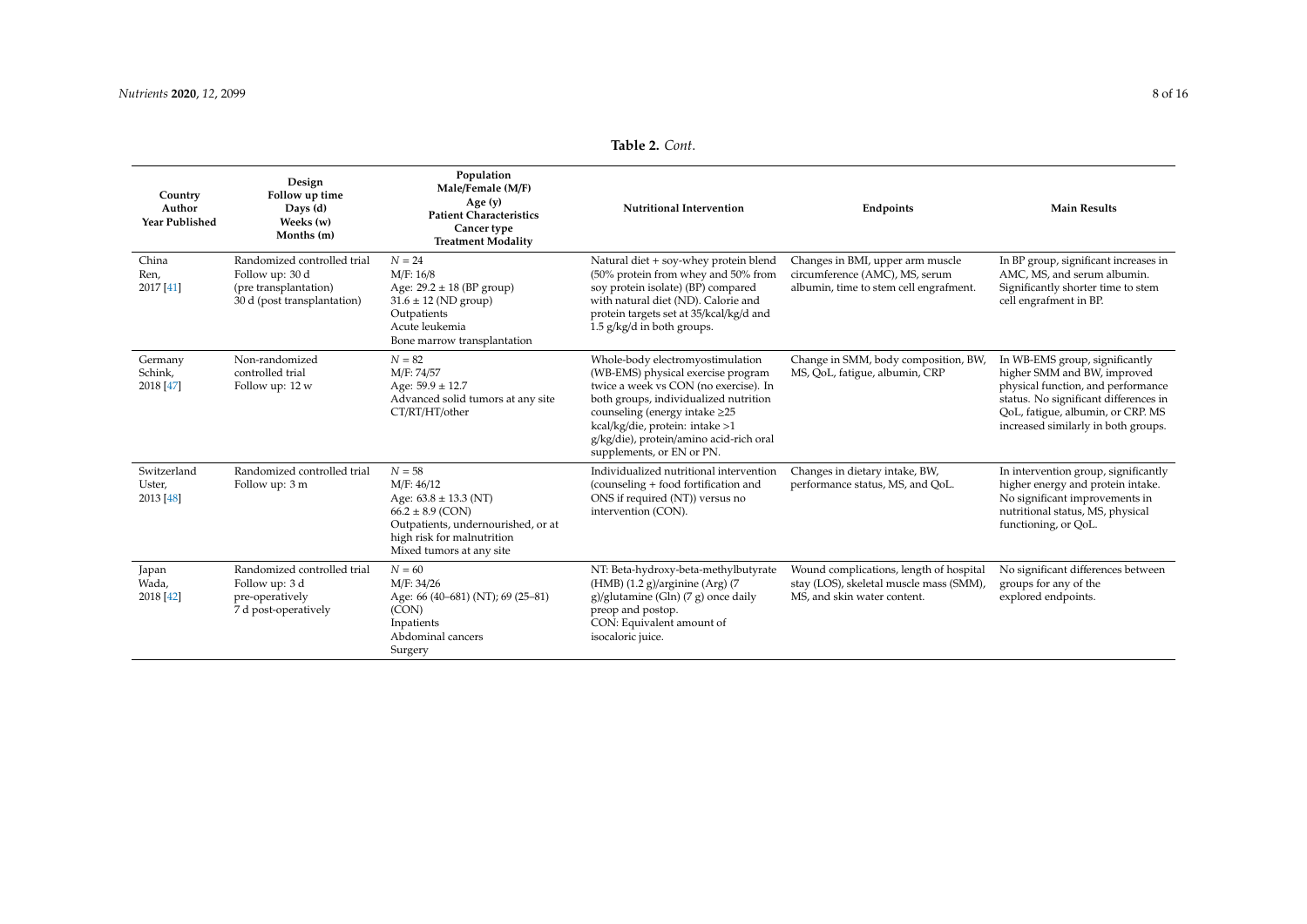#### *3.2. Trials with Nutritional Supplementation Including Proteins and Other Macronutrients*

Six studies looking at calorie and protein provision via oral nutritional supplementation or enteral/parenteral nutrition were identified (Table [2\)](#page-7-0). All of these studies investigated patients with advanced tumors or who were obviously undernourished. Throughout the studies, no methodology allowed for the differentiation of the effects of protein supplementation from those of calorie or of other macronutrients on functional muscle outcomes.

The effects of oral nutritional supplements (ONS) were examined in two studies. ONS were administered for three months to severely undernourished cancer patients or those at high risk of malnutrition as part of an individualized nutritional intervention (counseling plus food fortification and ONS if required), resulting in improved energy and protein intake but no impact on nutritional status, muscle strength, physical functioning, or QoL as compared to the control group, who received usual care without specific nutritional intervention [\[48\]](#page-14-22). On the other hand, Cereda et al. [\[45\]](#page-14-23) showed that –in 159 head and neck cancer patients undergoing RT or RT plus systemic treatment– administration of an oral formula providing 500 kcal and 23 g of protein daily prevented weight loss (primary endpoint) but did not significantly improve muscle mass as estimated by phase angle and bioimpedance analysis; however, there was a trend  $(p = 0.057)$  toward improved muscle strength and significant amelioration of QoL and anticancer treatment tolerance (systemic treatment dose reduction or complete suspension) (secondary endpoints). In another study including 20 head and neck cancer patients undergoing chemoradiotherapy [\[43\]](#page-14-24), dietetic counseling alone or associated with supplementation by enteral nutrition for three months was not able to prevent loss of muscle strength and body weight. No correlation was found between parameters of nutritional status, muscle mass and strength, and survival. In contrast, in a nonrandomized trial, 12 weeks of nutritional intervention by ONS/EN/PN significantly increased handgrip strength and walking distance in 82 mixed advanced solid tumor patients undergoing anticancer therapy, the latter effect being further magnified by an intervention based on electrostimulation and a physical activity program (24 trainings with seven different dynamic exercises progressively increasing in duration from 12 min/session to 20 min/session). The intervention (but not the control) group also showed significant changes in muscle mass and body composition, while no significant changes were detected in QoL, fatigue, and laboratory variables (total plasma albumin and C-reactive protein) [\[47\]](#page-14-25).

Two studies examined the effects of short- (7 days) [\[44\]](#page-14-26) and long-term (24 weeks) [\[46\]](#page-14-27) parenteral nutrition in situations where oral/enteral nutrition was contraindicated. Caccialanza et al. [\[44\]](#page-14-26) examined changes in phase angle, handgrip strength, and prealbumin levels in 131 hypophagic hospitalized patients at nutritional risk, mainly in the advanced disease stage, while Obling et al. [\[46\]](#page-14-27) measured variations in bioimpedance analysis-estimated fat-free mass, muscle strength, quality of life, and survival in 47 malnourished outpatients with incurable gastrointestinal cancer. Both studies showed improved muscle strength and mass after the intervention. Significant increases in prealbumin plasma levels were detected [\[44\]](#page-14-26), along with improved QoL [\[46\]](#page-14-27). No changes in hydration status, metabolic complications, or survival were observed [\[44,](#page-14-26)[46\]](#page-14-27).

# **4. Discussion**

In this scoping review, we assessed the clinical effectiveness of nutritional interventions based on protein supply alone or in combination with other macronutrients and primarily targeted at muscle mass on muscle strength in cancer patients. Although many studies were found that addressed this issue, very few fulfilled the inclusion criteria selected for this review. The number of included patients was variable, as were the nutritional treatments used in the study and other associated interventions (physical activity programs). Overall, the lack of evidence from high-quality studies did not allow us to draw any definitive conclusion regarding the effect of protein-based interventions on muscle strength in cancer. However, some general indications could be extrapolated from the available evidence.

The spectrum of alterations in muscle mass and strength in cancer is complex and multifaceted. Assessment of muscle mass and quality progressively gained more attention due to the prognostic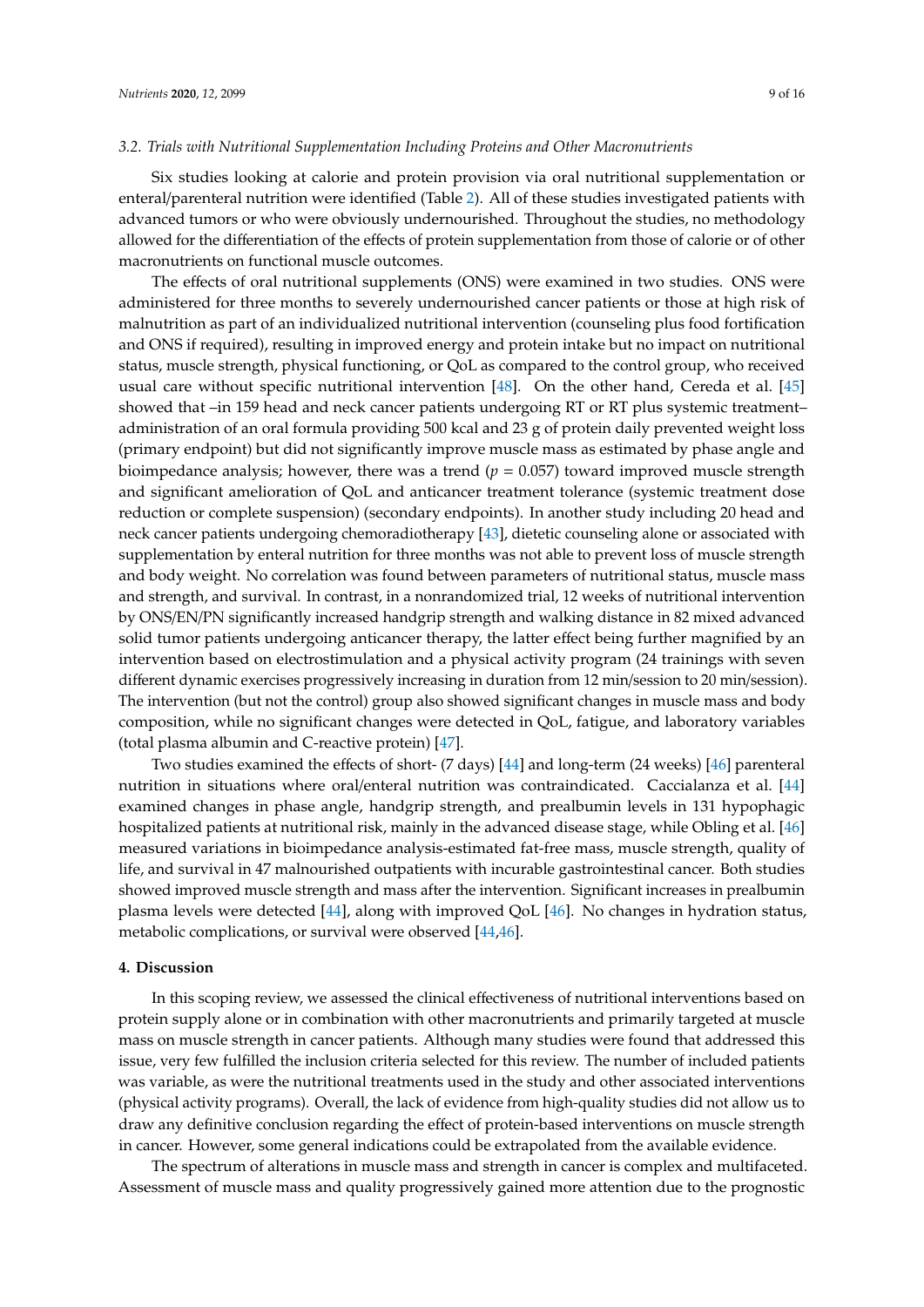implications associated with muscle wasting or myopenia, including treatment-related toxicity, tumor progression, and reduced overall survival [\[7](#page-12-1)[,49](#page-14-28)[–52\]](#page-15-0). However, from a functional perspective, muscle strength is at least as relevant as mass, since dynapenia, which is consistently reported in cancer patients [\[53\]](#page-15-1), has profound consequences and long-term impact on QoL, including performance limitations and restricted ability to conduct routine activities [\[54,](#page-15-2)[55\]](#page-15-3). Additionally, previous studies have shown that skeletal muscle mass is not linearly associated with impaired physical function and performance in the elderly with cancer [\[53\]](#page-15-1), therefore, no conclusions on physical strength could be extrapolated from data regarding muscle mass. Finally, the effects of nutritional interventions targeted at enhancing muscle mass on strength were poorly explored. The assumption that improving skeletal muscle mass also impacts strength should not be taken for granted; as a matter of fact, previous studies demonstrated that changes in lean mass only explain 5% of variability of strength decline in the elderly [\[56\]](#page-15-4). In cancer patients, although a good correlation was observed in basal conditions between muscle strength and mass, in the presence of loss of muscle mass this association is weaker [\[23\]](#page-13-0). The current poor understanding of the relationship between changes in muscle mass and strength during cancer is highlighted by the fact that muscle strength is often included among the secondary outcomes of research studies, with quantity of lean mass generally being the primary outcome. In addition, the effects of protein-based nutritional interventions to enhance muscle strength maintenance/recovery and their correlation with muscle mass were scarcely investigated, and filling this gap is a key step toward the prevention of cancer-induced sarcopenia and cachexia.

The results of interventions with amino acids, proteins, and their derivatives on muscle strength are contradictory, with some studies showing improvements [\[35](#page-14-0)[,36,](#page-14-1)[42\]](#page-14-7) not confirmed by others [\[37](#page-14-2)[,41\]](#page-14-6). Evaluation of the effects of modular supplementation with amino acids/proteins is difficult to perform in active oncologic patients, as biases can result from methodological issues related to incomplete coverage of energy requirements by spontaneous feeding [\[35\]](#page-14-0). In this case, results should be interpreted with extreme caution, as positive findings could be linked more to the fulfillment of the energy target rather than to specific effects of proteins on muscle strength, especially in very undernourished/cachectic patients [\[36\]](#page-14-1). Data from a different cohort of cancer patients at low risk of malnutrition did not show any effects of protein supplementation up to 50 g/day on muscle strength [\[37\]](#page-14-2). However, it should be noted that, despite the low risk of malnutrition, this population underwent androgen deprivation therapy, which notably exerts profound adverse effects on muscle mass with less clear effects on muscle strength [\[25\]](#page-13-2). Overall, it seems that when anabolic/anticatabolic interventions are applied alone or in association with dietary proteins, their effects overcome those of protein supplementation alone [\[37](#page-14-2)[–39\]](#page-14-4), without any additional synergistic contribution due to the addition of dietary proteins. In spite of the small sample size and the heterogeneity of patients included in the studies that explored these mixed interventions, the conclusions were quite clear. Similar results were shown associating protein-based interventions with anti-inflammatory/orexigenic pharmacologic treatments [\[40\]](#page-14-5).

Studies on patients at high risk of malnutrition or who were obviously malnourished supplemented with high-energy ONS to contrast both calorie and protein deficits provided a clearer picture [\[45,](#page-14-23)[48\]](#page-14-22), showing no [\[48\]](#page-14-22) or borderline significant effects [\[45\]](#page-14-23) of energy and protein supplementation on muscle strength, although other relevant parameters, including dietary intake and body weight, improved.

With regard to interventions with artificial nutrition by enteral/parenteral supplementation, interesting effects were demonstrated. Two studies compared enteral/parenteral supplementation with standard nutritional counseling alone in head and neck and gastrointestinal cancers on muscle strength; one study demonstrated deterioration of strength over time [\[43\]](#page-14-24), while the other one showed an improvement [\[46\]](#page-14-27). In the first case, the advanced stage of the disease or its site (head and neck) may explain the subsequent negative findings. Similar positive results to those of Obling et al. [\[46\]](#page-14-27) were demonstrated by another study, where the effects of optimization of oral intake by an individualized approach (including counseling, ONS, or artificial nutrition) alone was compared to that of an exercise program associated with the same nutritional care [\[47\]](#page-14-25). Only one uncontrolled study analyzed the effects of short-term (seven days) parenteral nutrition on body weight, body composition, and muscle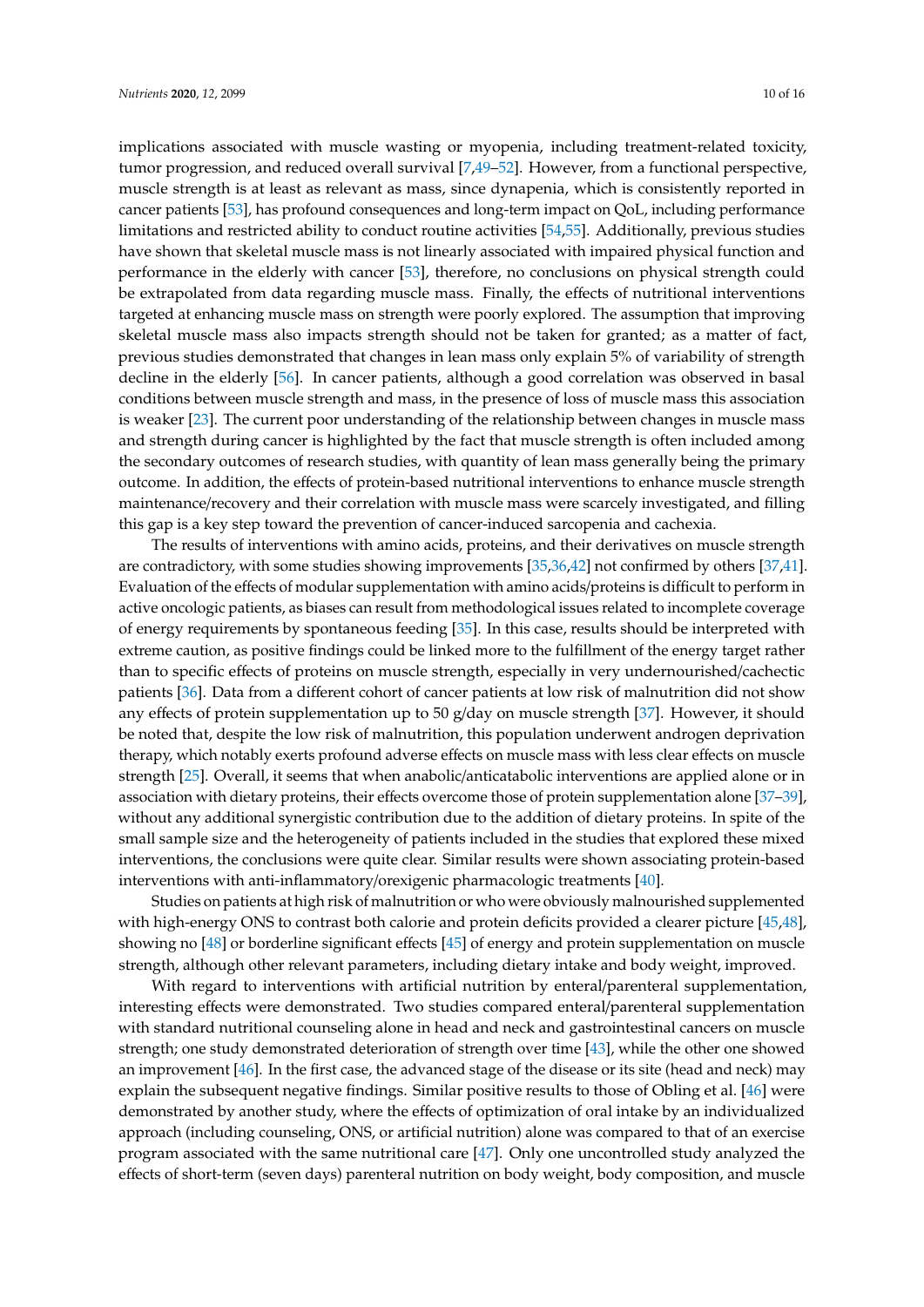strength, demonstrating clinical benefits in regard to all of these targets [\[44\]](#page-14-26). However, it should be noted that results from short-term studies cannot necessarily be extrapolated to long-term applications, since some of these effects may not persist, while others (such as the specific anabolic effect of proteins on muscle strength) may need longer periods to manifest.

An interesting issue is the relationship between laboratory parameters, sarcopenia–cachexia, muscle strength, and nutritional interventions. Cachexia is characterized by the activation of systemic inflammation, which is reflected by increased serum levels of C-reactive protein [\[57\]](#page-15-5); however, the catabolic drive during cancer cachexia can also be reflected by other cytokines, including IL-6 and TNFα. Increased levels of these cytokines were reported in association with sarcopenia and cachexia during conditions such as aging [\[58](#page-15-6)[,59\]](#page-15-7) and cancer [\[60\]](#page-15-8), and nutritional interventions targeted at suppressing inflammation were shown to ameliorate cancer cachexia in experimental models [\[61\]](#page-15-9). The effects of protein and amino acid supplementation alone or associated with other interventions on serum concentrations of proinflammatory cytokines were investigated in three studies [\[36,](#page-14-1)[39,](#page-14-4)[40\]](#page-14-5). Despite increased muscle strength and mass, all of the studies failed to show any effect of nutrition intervention on inflammatory cytokines after treatment, suggesting a poor correlation between muscle strength, lean mass, and circulatory markers of systemic inflammation. In contrast, a closer direct association between laboratory parameters of nutrition status (albumin and prealbumin), muscle strength, and dietary intervention was confirmed in most of the studies under consideration [\[36,](#page-14-1)[41](#page-14-6)[,44\]](#page-14-26). This finding was in line with the concordance between reduced handgrip strength and low albumin/prealbumin levels, among other factors, in malnourished cancer patients assessed using the Global Initiative for Malnutrition (GLIM) criteria for malnutrition diagnosis [\[28\]](#page-13-8).

Another interesting point is the association between nutritional intervention, change in muscle mass and strength, and treatment-correlated outcomes. Three studies [\[35](#page-14-0)[,41](#page-14-6)[,45\]](#page-14-23) included treatment tolerability and time to stem cell engraftment, among other endpoints, all showing concordance regarding an association between the positive effects of nutritional treatment on maintenance of muscle strength and improved treatment outcomes, despite non-significant changes in body mass index and reduced calorie and protein intake in one of the three studies [\[41\]](#page-14-6). Although encouraging, these findings need to be contextualized within the whole picture.

Overall, the results of these studies highlighted the difficulties present when extrapolating the specific effects of proteins/amino acids or their derivatives targeted at muscle mass recovery/maintenance on muscle strength. The first problem is related to the small number of data available regarding the relationship between muscle mass and strength in cancer patients. In spite of a linear correlation between the two reported by some authors [\[26\]](#page-13-3), others failed to demonstrate it. Results from the latter studies instead showed preserved muscle function in the early stages of the disease, in spite of significant muscle loss and a prevalent decline during the late stage of cachexia prior to minor loss of muscle mass [\[62\]](#page-15-10). Thus, the heterogeneity of study populations in terms of cancer type and stage and baseline nutritional status could hamper conclusions when comparing the results of different trials. Another problem is related to the adequacy of calorie intake, which is essential to elicit the maximal stimulation of protein synthesis and to unveil the anabolic potential of proteins on muscle mass and strength. Because cancer patients often do not reach their energy targets, the selective effects of amino acid supplementation on muscle strength and mass could be blunted. A final issue is the paucity of data available regarding the effects of specific types of amino acids or their derivatives which stimulate protein synthesis and, subsequently, result in increased muscle mass and strength, as well as the lack of studies examining the interactions between protein supplementation and anabolic stimuli other than pharmacological therapies or resistance training. The effects of protein type and dose and co-ingestion of nutrients (especially in combination with a carbohydrate load, which stimulates insulin secretion) should be addressed in conditions of adequate energy requirement coverage. This could be done in populations treated exclusively by enteral/parenteral nutrition, in whom protein and calorie requirements and delivery can be easily calculated.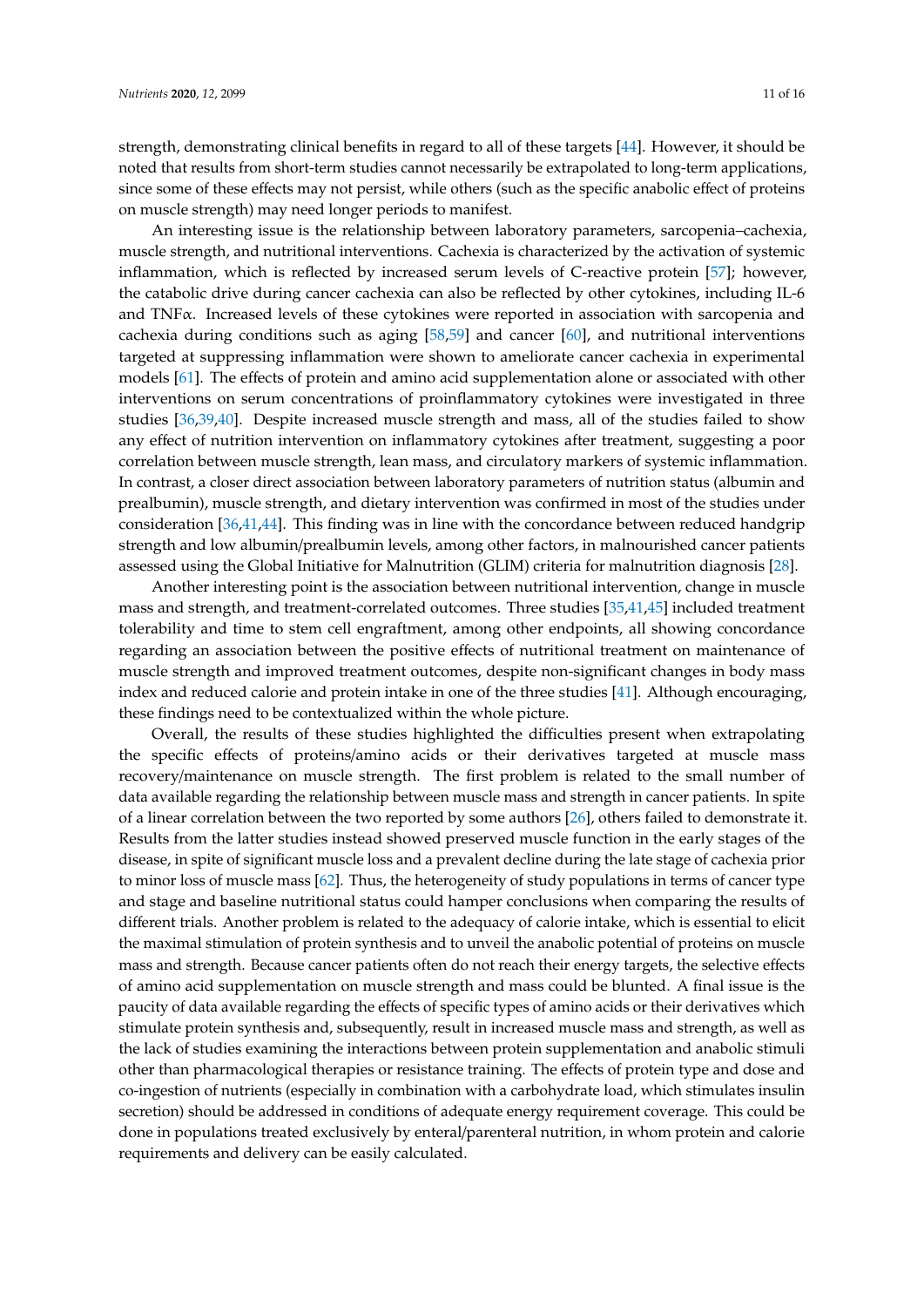### *Limitations*

The results of this review should be interpreted in light of some potential methodological limitations. Only two databases, although relevant, were used to perform the literature search. Moreover, despite a rigorous search and review process, some relevant manuscripts may not have been considered because of the choice of databases, the search strategy, and the method of article selection. In addition, a temporal window of ten years was selected and explored; we cannot exclude that expanding the search to a longer period of time could have led to the inclusion of additional material, which would have allowed us to draw further conclusions.

# **5. Summary and Conclusions**

In summary, the available data demonstrate a concordance between changes in muscle mass and strength following ingestion of isolated proteins or amino acids, however the effects reported by different studies are discrepant. In contrast, after supplementation of energy and proteins via ONS/enteral/parenteral nutrition, the effect on muscle mass and strength appears to be more robust. Whether this result is the effect of the correction of the energy deficit or of an interaction between proteins and other macronutrients is not clear from the available evidence. Finally, other anabolic stimuli, such as physical exercise, seem to exert stronger effects on muscle strength than that of isolated amino/acid protein supplementation.

Data regarding clinically relevant issues, such as the relationship between muscle mass and strength after dietary protein supplementation in cancer patients losing weight, are lacking, but should be definitively established in larger, long-term, randomized controlled trials. Potential benefits of long-term protein/amino acid supplementation, especially at high doses, should be balanced against possible risks, such as renal problems related to primary disease and/or its treatment. Indeed, periodic re-evaluation of protein supplementation is mandatory to avoid deterioration of renal function in patients with tumors involving the urogenital tract or in those presenting recurrent problems related to treatment toxicity, such as dehydration. Evidence regarding the long-term efficacy and safety of protein and amino acid supplementation on muscle strength should be provided by future studies.

**Author Contributions:** Conceptualization, M.Z.; investigation, M.Z. and G.S.; methodology, G.S.; literature search and selection, G.S. and M.Z.; consultation on literature inclusion, R.B. and G.G.C.; writing—original draft preparation, M.Z.; writing—review and editing, R.B. and G.G.C. All authors read and agreed to the published version of the manuscript.

**Funding:** This research did not receive any specific grant from funding agencies in the public, commercial, or not-for-profit sectors.

**Acknowledgments:** The authors thank Luca Bertocchi for his valuable critical discussion of the collected data.

**Conflicts of Interest:** The authors declare no conflicts of interest.

# **References**

- <span id="page-11-0"></span>1. Lieffers, J.R.; Bathe, O.F.; Fassbender, K.; Winget, M.; Baracos, V.E. Sarcopenia is associated with postoperative infection and delayed recovery from colorectal cancer resection surgery. *Br. J. Cancer* **2012**, *107*, 931–936. [\[CrossRef\]](http://dx.doi.org/10.1038/bjc.2012.350) [\[PubMed\]](http://www.ncbi.nlm.nih.gov/pubmed/22871883)
- <span id="page-11-1"></span>2. Baracos, V.E.; Arribas, L. Sarcopenic obesity: Hidden muscle wasting and its impact for survival and complications of cancer therapy. *Ann. Oncol. O*ff*. J. Eur. Soc. Med. Oncol.* **2018**, *29*, ii1–ii9. [\[CrossRef\]](http://dx.doi.org/10.1093/annonc/mdx810) [\[PubMed\]](http://www.ncbi.nlm.nih.gov/pubmed/29506228)
- <span id="page-11-3"></span>3. Bozzetti, F. Forcing the vicious circle: Sarcopenia increases toxicity, decreases response to chemotherapy and worsens with chemotherapy. *Ann. Oncol. O*ff*. J. Eur. Soc. Med. Oncol.* **2017**, *28*, 2107–2118. [\[CrossRef\]](http://dx.doi.org/10.1093/annonc/mdx271) [\[PubMed\]](http://www.ncbi.nlm.nih.gov/pubmed/28911059)
- <span id="page-11-2"></span>4. Mir, O.; Coriat, R.; Blanchet, B.; Durand, J.P.; Boudou-Rouquette, P.; Michels, J.; Ropert, S.; Vidal, M.; Pol, S.; Chaussade, S.; et al. Sarcopenia predicts early dose-limiting toxicities and pharmacokinetics of sorafenib in patients with hepatocellular carcinoma. *PLoS ONE* **2012**, *7*, e37563. [\[CrossRef\]](http://dx.doi.org/10.1371/journal.pone.0037563)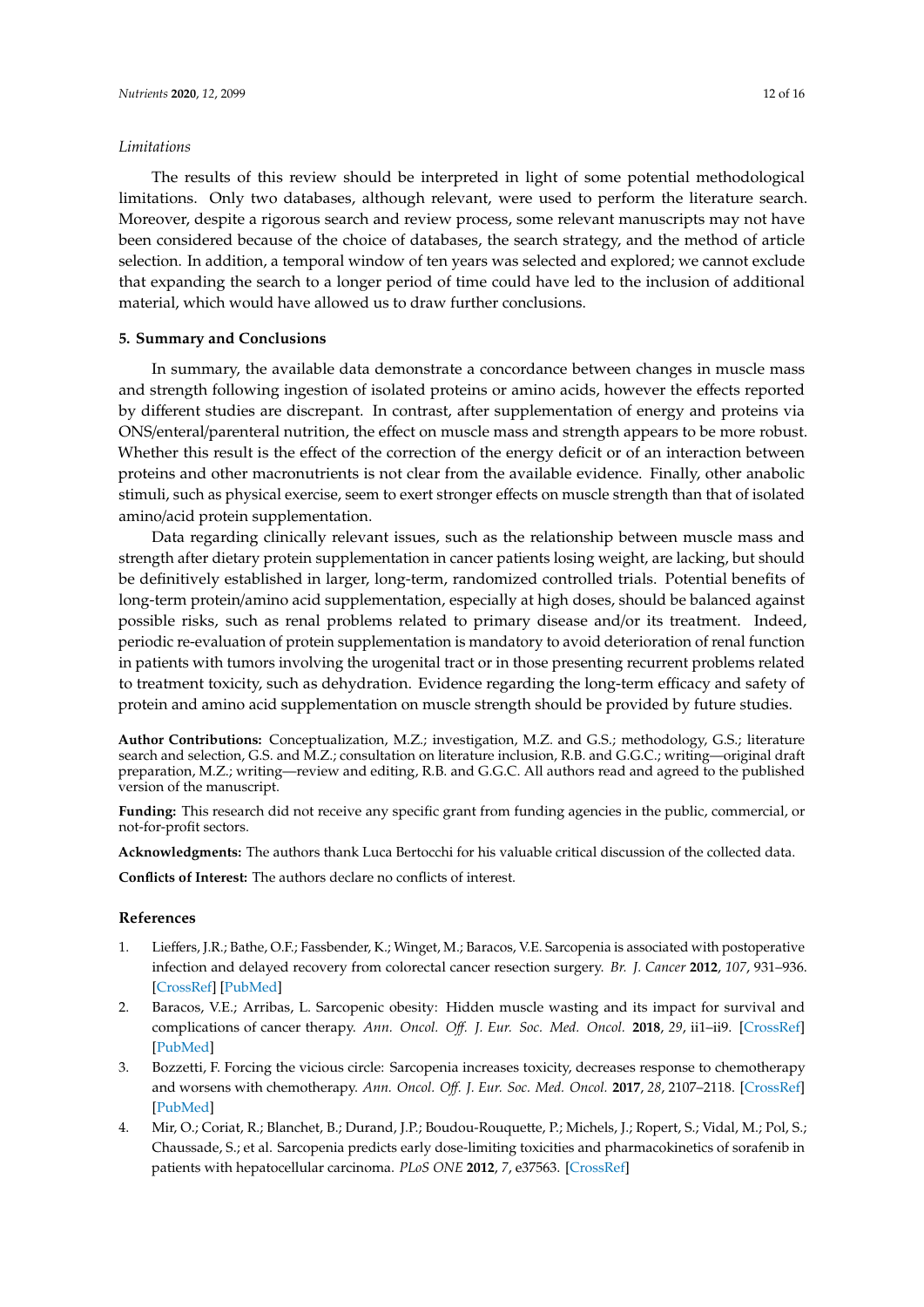- <span id="page-12-0"></span>5. da Cunha, L.P.; Silveira, M.N.; Mendes, M.C.S.; Costa, F.O.; Macedo, L.T.; de Siqueira, N.S.; Carvalheira, J.B.C. Sarcopenia as an independent prognostic factor in patients with metastatic colorectal cancer: A retrospective evaluation. *Clin. Nutr. ESPEN* **2019**, *32*, 107–112. [\[CrossRef\]](http://dx.doi.org/10.1016/j.clnesp.2019.04.004)
- <span id="page-12-6"></span>6. Martin, L.; Birdsell, L.; Macdonald, N.; Reiman, T.; Clandinin, M.T.; McCargar, L.J.; Murphy, R.; Ghosh, S.; Sawyer, M.B.; Baracos, V.E. Cancer cachexia in the age of obesity: Skeletal muscle depletion is a powerful prognostic factor, independent of body mass index. *J. Clin. Oncol. O*ff*. J. Am. Soc. Clin. Oncol.* **2013**, *31*, 1539–1547. [\[CrossRef\]](http://dx.doi.org/10.1200/JCO.2012.45.2722)
- <span id="page-12-1"></span>7. Prado, C.M.; Lieffers, J.R.; McCargar, L.J.; Reiman, T.; Sawyer, M.B.; Martin, L.; Baracos, V.E. Prevalence and clinical implications of sarcopenic obesity in patients with solid tumours of the respiratory and gastrointestinal tracts: A population-based study. *Lancet Oncol.* **2008**, *9*, 629–635. [\[CrossRef\]](http://dx.doi.org/10.1016/S1470-2045(08)70153-0)
- <span id="page-12-2"></span>8. Bye, A.; Sjoblom, B.; Wentzel-Larsen, T.; Gronberg, B.H.; Baracos, V.E.; Hjermstad, M.J.; Aass, N.; Bremnes, R.M.; Flotten, O.; Jordhoy, M. Muscle mass and association to quality of life in non-small cell lung cancer patients. *J. Cachexia Sarcopenia Muscle* **2017**, *8*, 759–767. [\[CrossRef\]](http://dx.doi.org/10.1002/jcsm.12206)
- <span id="page-12-3"></span>9. Fearon, K.; Strasser, F.; Anker, S.D.; Bosaeus, I.; Bruera, E.; Fainsinger, R.L.; Jatoi, A.; Loprinzi, C.; MacDonald, N.; Mantovani, G.; et al. Definition and classification of cancer cachexia: An international consensus. *Lancet Oncol.* **2011**, *12*, 489–495. [\[CrossRef\]](http://dx.doi.org/10.1016/S1470-2045(10)70218-7)
- <span id="page-12-4"></span>10. Jette, M.; Hendricks, S. *Guide for Anthropometric Measurements of Canadian Adults*; C.T. Management & Consultant: Montreal, QC, Canada, 1982.
- <span id="page-12-5"></span>11. Baumgartner, R.N.; Koehler, K.M.; Gallagher, D.; Romero, L.; Heymsfield, S.B.; Ross, R.R.; Garry, P.J.; Lindeman, R.D. Epidemiology of sarcopenia among the elderly in New Mexico. *Am. J. Epidemiol.* **1998**, *147*, 755–763. [\[CrossRef\]](http://dx.doi.org/10.1093/oxfordjournals.aje.a009520)
- <span id="page-12-7"></span>12. Janssen, I.; Heymsfield, S.B.; Ross, R. Low relative skeletal muscle mass (sarcopenia) in older persons is associated with functional impairment and physical disability. *J. Am. Geriatr. Soc.* **2002**, *50*, 889–896. [\[CrossRef\]](http://dx.doi.org/10.1046/j.1532-5415.2002.50216.x) [\[PubMed\]](http://www.ncbi.nlm.nih.gov/pubmed/12028177)
- <span id="page-12-8"></span>13. Pamoukdjian, F.; Bouillet, T.; Levy, V.; Soussan, M.; Zelek, L.; Paillaud, E. Prevalence and predictive value of pre-therapeutic sarcopenia in cancer patients: A systematic review. *Clin. Nutr.* **2018**, *37*, 1101–1113. [\[CrossRef\]](http://dx.doi.org/10.1016/j.clnu.2017.07.010) [\[PubMed\]](http://www.ncbi.nlm.nih.gov/pubmed/28734552)
- <span id="page-12-9"></span>14. Deluche, E.; Leobon, S.; Desport, J.C.; Venat-Bouvet, L.; Usseglio, J.; Tubiana-Mathieu, N. Impact of body composition on outcome in patients with early breast cancer. *Support. Care Cancer O*ff*. J. Multinatl. Assoc. Support. Care Cancer* **2018**, *26*, 861–868. [\[CrossRef\]](http://dx.doi.org/10.1007/s00520-017-3902-6) [\[PubMed\]](http://www.ncbi.nlm.nih.gov/pubmed/28948392)
- <span id="page-12-10"></span>15. Xiao, J.; Caan, B.J.; Weltzien, E.; Cespedes Feliciano, E.M.; Kroenke, C.H.; Meyerhardt, J.A.; Baracos, V.E.; Kwan, M.L.; Castillo, A.L.; Prado, C.M. Associations of pre-existing co-morbidities with skeletal muscle mass and radiodensity in patients with non-metastatic colorectal cancer. *J. Cachexia Sarcopenia Muscle* **2018**, *9*, 654–663. [\[CrossRef\]](http://dx.doi.org/10.1002/jcsm.12301) [\[PubMed\]](http://www.ncbi.nlm.nih.gov/pubmed/29675984)
- <span id="page-12-11"></span>16. Aleixo, G.F.P.; Shachar, S.S.; Nyrop, K.A.; Muss, H.B.; Malpica, L.; Williams, G.R. Myosteatosis and prognosis in cancer: Systematic review and meta-analysis. *Crit. Rev. Oncol. Hematol.* **2020**, *145*, 102839. [\[CrossRef\]](http://dx.doi.org/10.1016/j.critrevonc.2019.102839) [\[PubMed\]](http://www.ncbi.nlm.nih.gov/pubmed/31877534)
- <span id="page-12-12"></span>17. Kilgour, R.D.; Vigano, A.; Trutschnigg, B.; Lucar, E.; Borod, M.; Morais, J.A. Handgrip strength predicts survival and is associated with markers of clinical and functional outcomes in advanced cancer patients. *Support. Care Cancer O*ff*. J. Multinatl. Assoc. Support. Care Cancer* **2013**, *21*, 3261–3270. [\[CrossRef\]](http://dx.doi.org/10.1007/s00520-013-1894-4)
- <span id="page-12-13"></span>18. Pedersen, J.K.; Engholm, G.; Skytthe, A.; Christensen, K.; Academy of Geriatric Cancer Research. Cancer and aging: Epidemiology and methodological challenges. *Acta Oncol.* **2016**, *55*, 7–12. [\[CrossRef\]](http://dx.doi.org/10.3109/0284186X.2015.1114670)
- <span id="page-12-14"></span>19. Torre, L.A.; Siegel, R.L.; Ward, E.M.; Jemal, A. Global Cancer Incidence and Mortality Rates and Trends—An Update. *Cancer Epidemiol. Biomark. Prev.* **2016**, *25*, 16–27. [\[CrossRef\]](http://dx.doi.org/10.1158/1055-9965.EPI-15-0578)
- <span id="page-12-15"></span>20. Cruz-Jentoft, A.J.; Bahat, G.; Bauer, J.; Boirie, Y.; Bruyere, O.; Cederholm, T.; Cooper, C.; Landi, F.; Rolland, Y.; Sayer, A.A.; et al. Sarcopenia: Revised European consensus on definition and diagnosis. *Age Ageing* **2019**, *48*, 16–31. [\[CrossRef\]](http://dx.doi.org/10.1093/ageing/afy169)
- <span id="page-12-16"></span>21. Prado, C.M.; Purcell, S.A.; Laviano, A. Nutrition interventions to treat low muscle mass in cancer. *J. Cachexia Sarcopenia Muscle* **2020**, *11*, 366–380. [\[CrossRef\]](http://dx.doi.org/10.1002/jcsm.12525)
- <span id="page-12-17"></span>22. Zambrano, D.N.; Xiao, J.; Prado, C.M.; Gonzalez, M.C. Patient-Generated Subjective Global Assessment and Computed Tomography in the assessment of malnutrition and sarcopenia in patients with cirrhosis: Is there any association? *Clin. Nutr.* **2020**, *39*, 1535–1540. [\[CrossRef\]](http://dx.doi.org/10.1016/j.clnu.2019.06.018) [\[PubMed\]](http://www.ncbi.nlm.nih.gov/pubmed/31307841)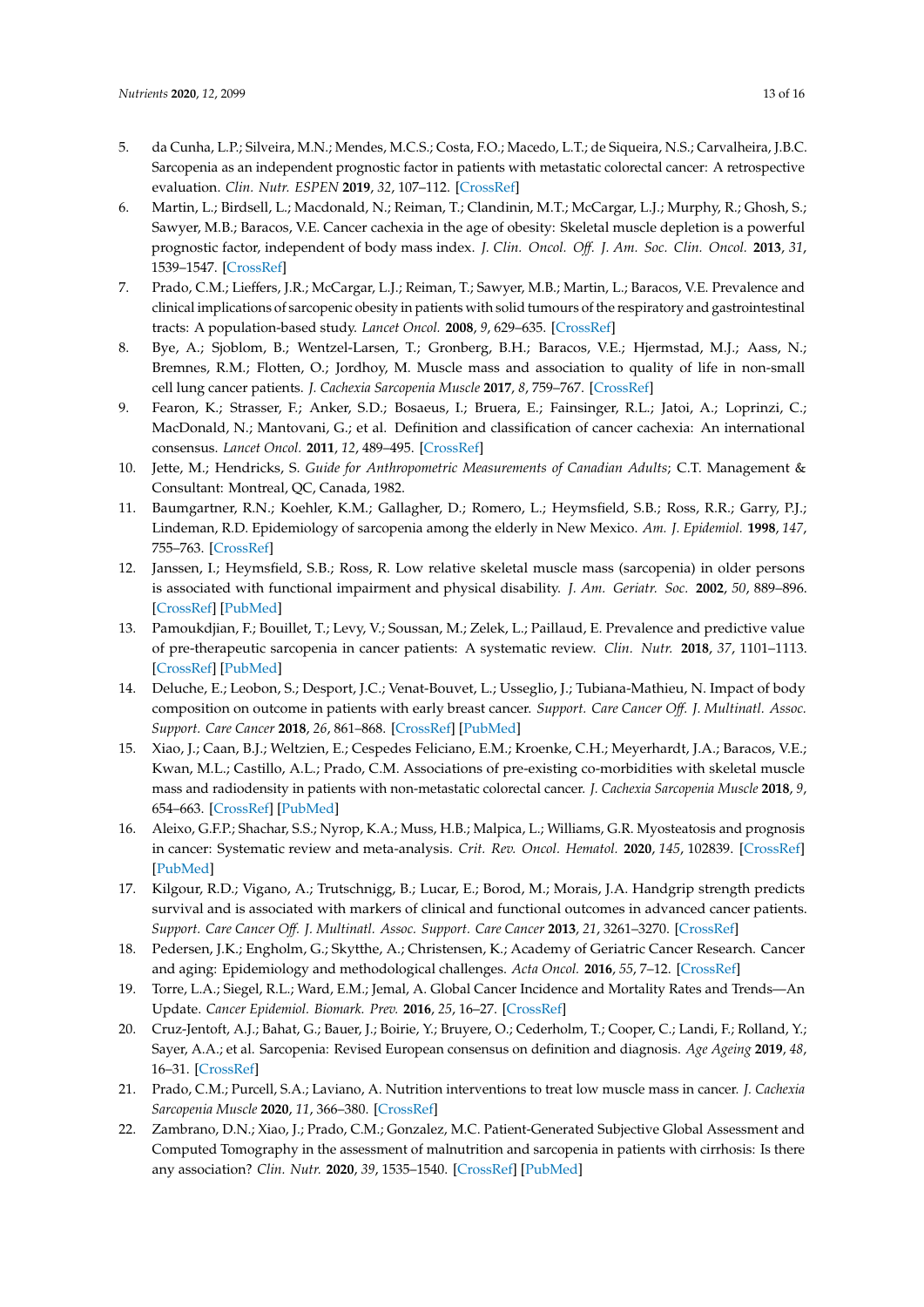- <span id="page-13-0"></span>23. Moreau, J.; Ordan, M.A.; Barbe, C.; Mazza, C.; Perrier, M.; Botsen, D.; Brasseur, M.; Portefaix, C.; Renard, Y.; Talliere, B.; et al. Correlation between muscle mass and handgrip strength in digestive cancer patients undergoing chemotherapy. *Cancer Med.* **2019**, *8*, 3677–3684. [\[CrossRef\]](http://dx.doi.org/10.1002/cam4.2238) [\[PubMed\]](http://www.ncbi.nlm.nih.gov/pubmed/31115188)
- <span id="page-13-1"></span>24. Adams, S.C.; Segal, R.J.; McKenzie, D.C.; Vallerand, J.R.; Morielli, A.R.; Mackey, J.R.; Gelmon, K.; Friedenreich, C.M.; Reid, R.D.; Courneya, K.S. Impact of resistance and aerobic exercise on sarcopenia and dynapenia in breast cancer patients receiving adjuvant chemotherapy: A multicenter randomized controlled trial. *Breast Cancer Res. Treat.* **2016**, *158*, 497–507. [\[CrossRef\]](http://dx.doi.org/10.1007/s10549-016-3900-2)
- <span id="page-13-2"></span>25. de Rooy, C.; Grossmann, M.; Zajac, J.D.; Cheung, A.S. Targeting muscle signaling pathways to minimize adverse effects of androgen deprivation. *Endocr. Relat. Cancer* **2016**, *23*, 15–26. [\[CrossRef\]](http://dx.doi.org/10.1530/ERC-15-0232) [\[PubMed\]](http://www.ncbi.nlm.nih.gov/pubmed/26432470)
- <span id="page-13-3"></span>26. Botsen, D.; Ordan, M.A.; Barbe, C.; Mazza, C.; Perrier, M.; Moreau, J.; Brasseur, M.; Renard, Y.; Tailliere, B.; Slimano, F.; et al. Dynapenia could predict chemotherapy-induced dose-limiting neurotoxicity in digestive cancer patients. *BMC Cancer* **2018**, *18*, 955. [\[CrossRef\]](http://dx.doi.org/10.1186/s12885-018-4860-1)
- 27. Chen, C.H.; Ho, C.; Huang, Y.Z.; Hung, T.T. Hand-grip strength is a simple and effective outcome predictor in esophageal cancer following esophagectomy with reconstruction: A prospective study. *J. Cardiothorac. Surg.* **2011**, *6*, 98. [\[CrossRef\]](http://dx.doi.org/10.1186/1749-8090-6-98)
- <span id="page-13-8"></span>28. Contreras-Bolivar, V.; Sanchez-Torralvo, F.J.; Ruiz-Vico, M.; Gonzalez-Almendros, I.; Barrios, M.; Padin, S.; Alba, E.; Olveira, G. GLIM criteria using hand grip strength adequately predict six-month mortality in cancer inpatients. *Nutrients* **2019**, *11*, 2043. [\[CrossRef\]](http://dx.doi.org/10.3390/nu11092043) [\[PubMed\]](http://www.ncbi.nlm.nih.gov/pubmed/31480635)
- 29. Garcia-Hermoso, A.; Ramirez-Velez, R.; Peterson, M.D.; Lobelo, F.; Cavero-Redondo, I.; Correa-Bautista, J.E.; Martinez-Vizcaino, V. Handgrip and knee extension strength as predictors of cancer mortality: A systematic review and meta-analysis. *Scand. J. Med. Sci. Sports* **2018**, *28*, 1852–1858. [\[CrossRef\]](http://dx.doi.org/10.1111/sms.13206)
- 30. Kilgour, R.D.; Vigano, A.; Trutschnigg, B.; Hornby, L.; Lucar, E.; Bacon, S.L.; Morais, J.A. Cancer-related fatigue: The impact of skeletal muscle mass and strength in patients with advanced cancer. *J. Cachexia Sarcopenia Muscle* **2010**, *1*, 177–185. [\[CrossRef\]](http://dx.doi.org/10.1007/s13539-010-0016-0) [\[PubMed\]](http://www.ncbi.nlm.nih.gov/pubmed/21475694)
- <span id="page-13-4"></span>31. Norman, K.; Stobaus, N.; Smoliner, C.; Zocher, D.; Scheufele, R.; Valentini, L.; Lochs, H.; Pirlich, M. Determinants of hand grip strength, knee extension strength and functional status in cancer patients. *Clin. Nutr.* **2010**, *29*, 586–591. [\[CrossRef\]](http://dx.doi.org/10.1016/j.clnu.2010.02.007)
- <span id="page-13-5"></span>32. Munn, Z.; Peters, M.D.J.; Stern, C.; Tufanaru, C.; McArthur, A.; Aromataris, E. Systematic review or scoping review? Guidance for authors when choosing between a systematic or scoping review approach. *BMC Med. Res. Methodol.* **2018**, *18*, 143. [\[CrossRef\]](http://dx.doi.org/10.1186/s12874-018-0611-x) [\[PubMed\]](http://www.ncbi.nlm.nih.gov/pubmed/30453902)
- <span id="page-13-6"></span>33. Arksey, H.; O'Malley, L. Scoping studies: Towards a methodological framework. *Int. J. Soc. Res. Methodol.* **2005**, *8*, 19–32. [\[CrossRef\]](http://dx.doi.org/10.1080/1364557032000119616)
- <span id="page-13-7"></span>34. Tricco, A.C.; Lillie, E.; Zarin, W.; O'Brien, K.K.; Colquhoun, H.; Levac, D.; Moher, D.; Peters, M.D.J.; Horsley, T.; Weeks, L.; et al. PRISMA Extension for Scoping Reviews (PRISMA-ScR): Checklist and Explanation. *Ann. Intern. Med.* **2018**, *169*, 467–473. [\[CrossRef\]](http://dx.doi.org/10.7326/M18-0850) [\[PubMed\]](http://www.ncbi.nlm.nih.gov/pubmed/30178033)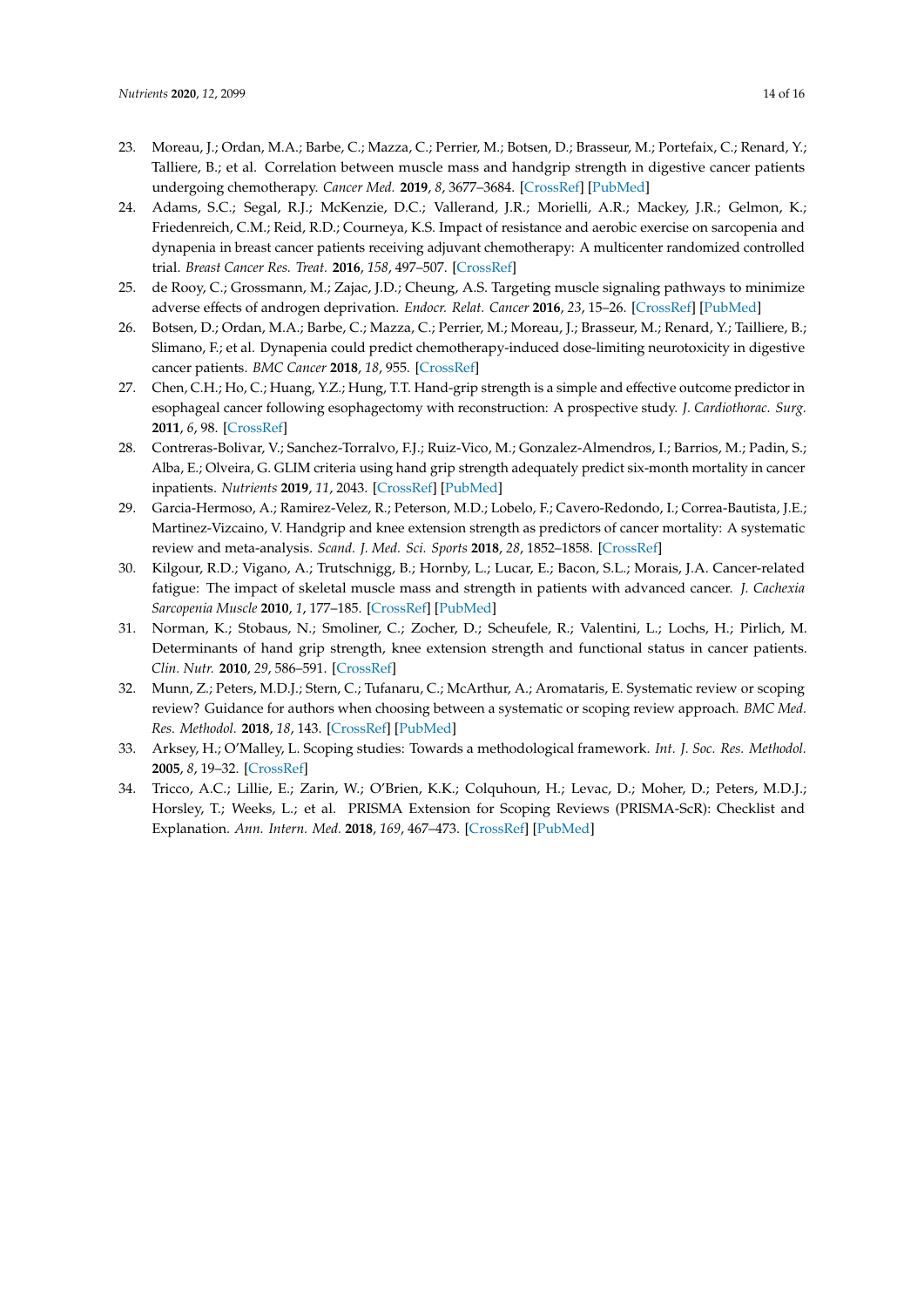- <span id="page-14-21"></span><span id="page-14-18"></span><span id="page-14-16"></span><span id="page-14-15"></span><span id="page-14-14"></span><span id="page-14-13"></span><span id="page-14-12"></span><span id="page-14-11"></span><span id="page-14-0"></span>35. Cereda, E.; Turri, A.; Klersy, C.; Cappello, S.; Ferrari, A.; Filippi, A.R.; Brugnatelli, S.; Caraccia, M.; Chiellino, S.; Borioli, V.; et al. Whey protein isolate supplementation improves body composition, muscle strength, and treatment tolerance in malnourished advanced cancer patients undergoing chemotherapy. *Cancer Med.* **2019**, *8*, 6923–6932. [\[CrossRef\]](http://dx.doi.org/10.1002/cam4.2517)
- <span id="page-14-8"></span><span id="page-14-1"></span>36. Madeddu, C.; Macciò, A.; Astara, G.; Massa, E.; Dessì, M.; Antoni, G.; Panzone, F.; Serpe, R.; Mantovani, G. Open phase II study on efficacy and safety of an oral amino acid functional cluster supplementation in cancer cachexia. *Mediterr. J. Nutr. Metab.* **2010**, *3*, 165–172. [\[CrossRef\]](http://dx.doi.org/10.3233/s12349-010-0016-9)
- <span id="page-14-9"></span><span id="page-14-2"></span>37. Dawson, J.K.; Dorff, T.B.; Todd Schroeder, E.; Lane, C.J.; Gross, M.E.; Dieli-Conwright, C.M. Impact of resistance training on body composition and metabolic syndrome variables during androgen deprivation therapy for prostate cancer: A pilot randomized controlled trial. *BMC Cancer* **2018**, *18*, 368. [\[CrossRef\]](http://dx.doi.org/10.1186/s12885-018-4306-9)
- <span id="page-14-10"></span><span id="page-14-3"></span>38. Lonbro, S.; Dalgas, U.; Primdahl, H.; Overgaard, J.; Overgaard, K. Feasibility and efficacy of progressive resistance training and dietary supplements in radiotherapy treated head and neck cancer patients—The DAHANCA 25A study. *Acta Oncol.* **2013**, *52*, 310–318. [\[CrossRef\]](http://dx.doi.org/10.3109/0284186X.2012.741325)
- <span id="page-14-4"></span>39. Madzima, T.A.; Ormsbee, M.J.; Schleicher, E.A.; Moffatt, R.J.; Panton, L.B. Effects of Resistance Training and Protein Supplementation in Breast Cancer Survivors. *Med. Sci. Sports Exerc.* **2017**, *49*, 1283–1292. [\[CrossRef\]](http://dx.doi.org/10.1249/MSS.0000000000001250)
- <span id="page-14-17"></span><span id="page-14-5"></span>40. Mantovani, G.; Maccio, A.; Madeddu, C.; Serpe, R.; Massa, E.; Dessi, M.; Panzone, F.; Contu, P. Randomized phase III clinical trial of five different arms of treatment in 332 patients with cancer cachexia. *Oncologist* **2010**, *15*, 200–211. [\[CrossRef\]](http://dx.doi.org/10.1634/theoncologist.2009-0153)
- <span id="page-14-19"></span><span id="page-14-6"></span>41. Ren, G.; Zhang, J.; Li, M.; Yi, S.; Xie, J.; Zhang, H.; Wang, J. Protein blend ingestion before allogeneic stem cell transplantation improves protein-energy malnutrition in patients with leukemia. *Nutr. Res.* **2017**, *46*, 68–77. [\[CrossRef\]](http://dx.doi.org/10.1016/j.nutres.2017.08.002)
- <span id="page-14-20"></span><span id="page-14-7"></span>42. Wada, N.; Kurokawa, Y.; Tanaka, K.; Miyazaki, Y.; Makino, T.; Takahashi, T.; Wada, H.; Yamasaki, M.; Yamasaki, M.; Nakajima, K.; et al. Perioperative Nutritional Support With Beta-hydroxy-beta-methylbutyrate, Arginine, and Glutamine in Surgery for Abdominal Malignancies. *Wounds* **2018**, *30*, 251–256. [\[PubMed\]](http://www.ncbi.nlm.nih.gov/pubmed/30256751)
- <span id="page-14-24"></span>43. Arribas, L.; Hurtos, L.; Taberna, M.; Peiro, I.; Vilajosana, E.; Lozano, A.; Vazquez, S.; Mesia, R.; Virgili, N. Nutritional changes in patients with locally advanced head and neck cancer during treatment. *Oral Oncol.* **2017**, *71*, 67–74. [\[CrossRef\]](http://dx.doi.org/10.1016/j.oraloncology.2017.06.003) [\[PubMed\]](http://www.ncbi.nlm.nih.gov/pubmed/28688694)
- <span id="page-14-26"></span>44. Caccialanza, R.; Cereda, E.; Caraccia, M.; Klersy, C.; Nardi, M.; Cappello, S.; Borioli, V.; Turri, A.; Imarisio, I.; Lasagna, A.; et al. Early 7-day supplemental parenteral nutrition improves body composition and muscle strength in hypophagic cancer patients at nutritional risk. *Support. Care Cancer O*ff*. J. Multinatl. Assoc. Support. Care Cancer* **2019**, *27*, 2497–2506. [\[CrossRef\]](http://dx.doi.org/10.1007/s00520-018-4527-0) [\[PubMed\]](http://www.ncbi.nlm.nih.gov/pubmed/30387050)
- <span id="page-14-23"></span>45. Cereda, E.; Cappello, S.; Colombo, S.; Klersy, C.; Imarisio, I.; Turri, A.; Caraccia, M.; Borioli, V.; Monaco, T.; Benazzo, M.; et al. Nutritional counseling with or without systematic use of oral nutritional supplements in head and neck cancer patients undergoing radiotherapy. *Radiother. Oncol. J. Eur. Soc. Ther. Radiol. Oncol.* **2018**, *126*, 81–88. [\[CrossRef\]](http://dx.doi.org/10.1016/j.radonc.2017.10.015)
- <span id="page-14-27"></span>46. Obling, S.R.; Wilson, B.V.; Pfeiffer, P.; Kjeldsen, J. Home parenteral nutrition increases fat free mass in patients with incurable gastrointestinal cancer. Results of a randomized controlled trial. *Clin. Nutr.* **2019**, *38*, 182–190. [\[CrossRef\]](http://dx.doi.org/10.1016/j.clnu.2017.12.011) [\[PubMed\]](http://www.ncbi.nlm.nih.gov/pubmed/29305245)
- <span id="page-14-25"></span>47. Schink, K.; Herrmann, H.J.; Schwappacher, R.; Meyer, J.; Orlemann, T.; Waldmann, E.; Wullich, B.; Kahlmeyer, A.; Fietkau, R.; Lubgan, D.; et al. Effects of whole-body electromyostimulation combined with individualized nutritional support on body composition in patients with advanced cancer: A controlled pilot trial. *BMC Cancer* **2018**, *18*, 886. [\[CrossRef\]](http://dx.doi.org/10.1186/s12885-018-4790-y)
- <span id="page-14-22"></span>48. Uster, A.; Ruefenacht, U.; Ruehlin, M.; Pless, M.; Siano, M.; Haefner, M.; Imoberdorf, R.; Ballmer, P.E. Influence of a nutritional intervention on dietary intake and quality of life in cancer patients: A randomized controlled trial. *Nutrition* **2013**, *29*, 1342–1349. [\[CrossRef\]](http://dx.doi.org/10.1016/j.nut.2013.05.004)
- <span id="page-14-28"></span>49. Antoun, S.; Baracos, V.E.; Birdsell, L.; Escudier, B.; Sawyer, M.B. Low body mass index and sarcopenia associated with dose-limiting toxicity of sorafenib in patients with renal cell carcinoma. *Ann. Oncol. O*ff*. J. Eur. Soc. Med. Oncol.* **2010**, *21*, 1594–1598. [\[CrossRef\]](http://dx.doi.org/10.1093/annonc/mdp605)
- 50. Barret, M.; Antoun, S.; Dalban, C.; Malka, D.; Mansourbakht, T.; Zaanan, A.; Latko, E.; Taieb, J. Sarcopenia is linked to treatment toxicity in patients with metastatic colorectal cancer. *Nutr. Cancer* **2014**, *66*, 583–589. [\[CrossRef\]](http://dx.doi.org/10.1080/01635581.2014.894103)